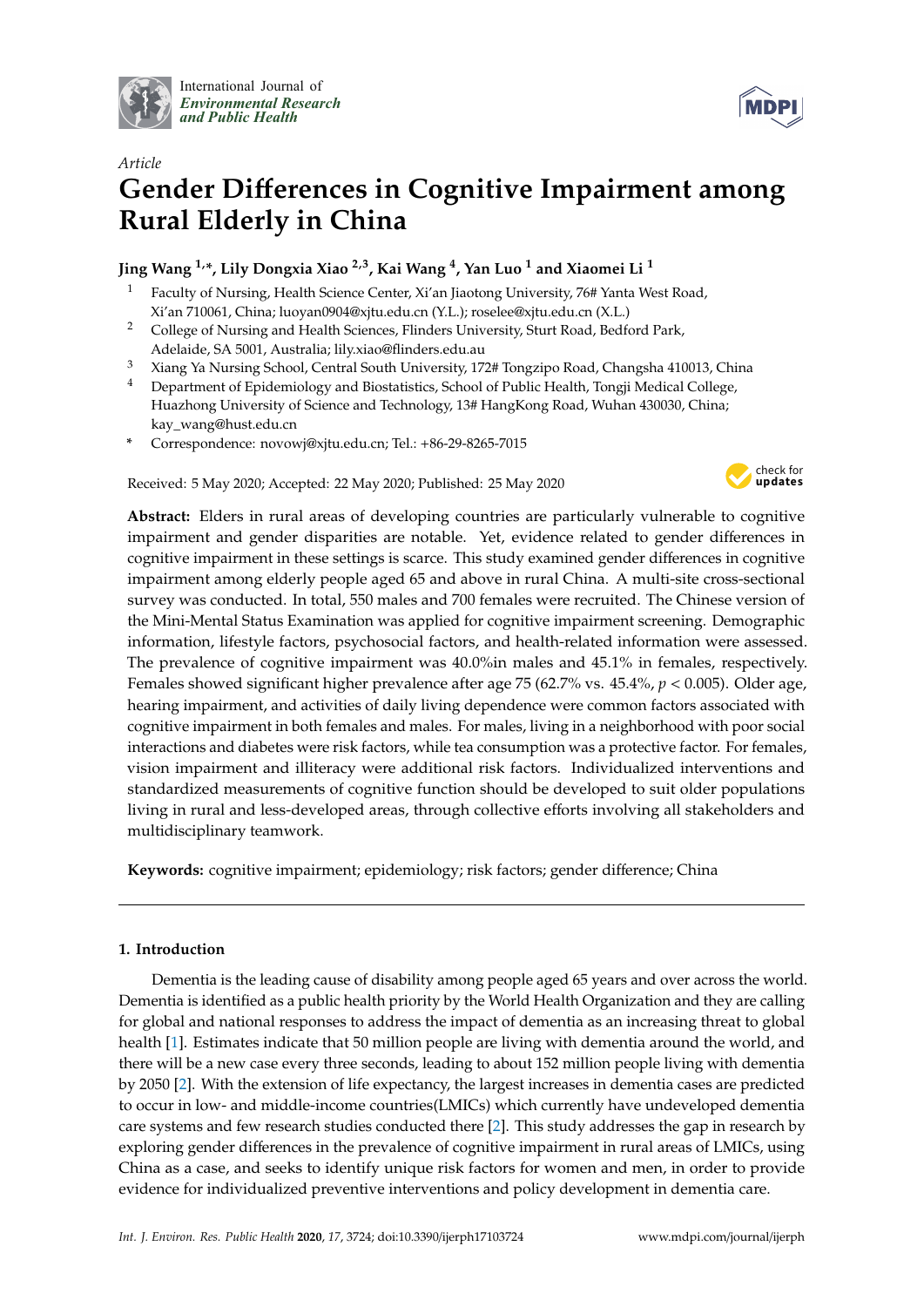Considering the current absence of curative treatments and the huge burden caused by dementia, growing interest and focus are on risk reduction and disease prevention. This requires the identification of modifiable risk factors as a first step in order to develop effective preventive strategies. There is sufficient evidence from observational studies conducted in high-income countries (HICs) that supports the association between several modifiable risk factors and a reduced risk for cognitive impairment and dementia [\[3,](#page-13-2)[4\]](#page-13-3). Evidence from the first large multi-dimensional lifestyle trial, the Finish Geriatric Intervention Study to Prevent Cognitive Impairment and Disability (FINGER), shows that at least one third of dementia cases are associated with modifiable factors (i.e., physical activity, diet, diabetes, obesity, and cognitive stimulation), although this figure is estimated to be more like 50% in reality [\[2](#page-13-1)[,5\]](#page-13-4).

Recognized risk factors for cognitive impairment can be categorized into demographic risk factors (i.e., advanced age), genetic factors (for example, APOE gene), cardiovascular disease (such as hypertension, diabetes, dyslipidaemia, and obesity), psychiatric risk factors (i.e., depression, psychological distress, and sleep disorders), and lifestyle (for example, smoking, drinking) [\[4](#page-13-3)[,6\]](#page-13-5). High physical activity, cognitive stimulation, education attainment, and healthy dietary pattern such as Mediterranean diet are identified as protective factors for cognitive impairment [\[4–](#page-13-3)[6\]](#page-13-5). It is estimated that a third of late life cognitive impairment might be attributable to seven common modifiable risk factors: diabetes mellitus, midlife hypertension, midlife obesity, physical inactivity, depression, smoking, and low education  $[4,5]$  $[4,5]$ . A reduction in the prevalence of dementia due to these factors by 10%–20% per decade could reduce the prevalence of Alzheimer's disease by up to 50% in 2050 [\[2,](#page-13-1)[3\]](#page-13-2). Consistent with these risk factors for dementia, the incidence of dementia in HICs has been declining for the past ten years, possibly because of improvements in cardiovascular health, increased educational attainment, improved lifestyle generally, and reduced incidence of stroke [\[5](#page-13-4)[,7\]](#page-13-6).

Inconsistent findings are reported with regard to gender differences in dementia prevalence, with more studies indicating higher prevalence among females than in males [\[8,](#page-13-7)[9\]](#page-14-0). Some studies indicate that gender difference varies according to the type of dementia, with higher prevalence of Alzheimer's disease in females and more vascular dementia in males [\[10](#page-14-1)[,11\]](#page-14-2). Males show steeper declines than females in areas of speed, integration, and visuospatial ability, while steeper declines in delayed recall and executive function are found in females [\[11](#page-14-2)[,12\]](#page-14-3). Gender differences in socio-economic status (i.e., education, income, occupation, family roles), psychosocial factors (i.e., coping, social engagement), cardiovascular and metabolic diseases, sex hormone changes in midlife, genetics, and cognitive reserves, might contribute to prevalence variations [\[10,](#page-14-1)[13\]](#page-14-4). Better understanding of gender differences in the prevalence and risk factors of cognitive impairment is needed for personalized intervention development to better mitigate risk factors.

Existing data on gender differences in dementia prevalence are predominantly gathered from HICs. However, predictors of dementia are complex and vary in different settings depending on race, ethnicity, culture, lifestyle, genetics, economic, and social context [\[7,](#page-13-6)[14\]](#page-14-5). These factors might jointly contribute to prevalence differences in dementia between urban and rural areas, and between LMICs and HICs. Despite the declining incidence of dementia in western countries, the opposite trend is reported in Asian countries, including China, which are showing increasing incidence and prevalence of dementia [\[8,](#page-13-7)[15\]](#page-14-6). Almost half of the worldwide prevalence and incidence of dementia resides in Asia, but two thirds of Asian countries are LMICs, that are not economically and socially prepared to cope with the consequences [\[2,](#page-13-1)[15\]](#page-14-6). The limited dementia services in these countries are usually only available to metropolitan residents [\[8,](#page-13-7)[16\]](#page-14-7). Moreover, many developing countries are also undergoing an epidemiological transition, with dramatic increases in the prevalence of cardiovascular diseases that are correlated with dementia incidents [\[15\]](#page-14-6).

The prevalence rate of dementia in rural areas is substantially higher than in urban areas, and the risk factors for dementia differ between rural and urban populations [\[7,](#page-13-6)[16\]](#page-14-7). Yet, prevalence of, and risk factors for, cognitive impairment in rural regions have not been adequately addressed in Asian countries. Given low educational attainment and health literacy, very limited access to social protection and health services, and much fewer studies conducted in rural populations [\[8](#page-13-7)[,17\]](#page-14-8), it is of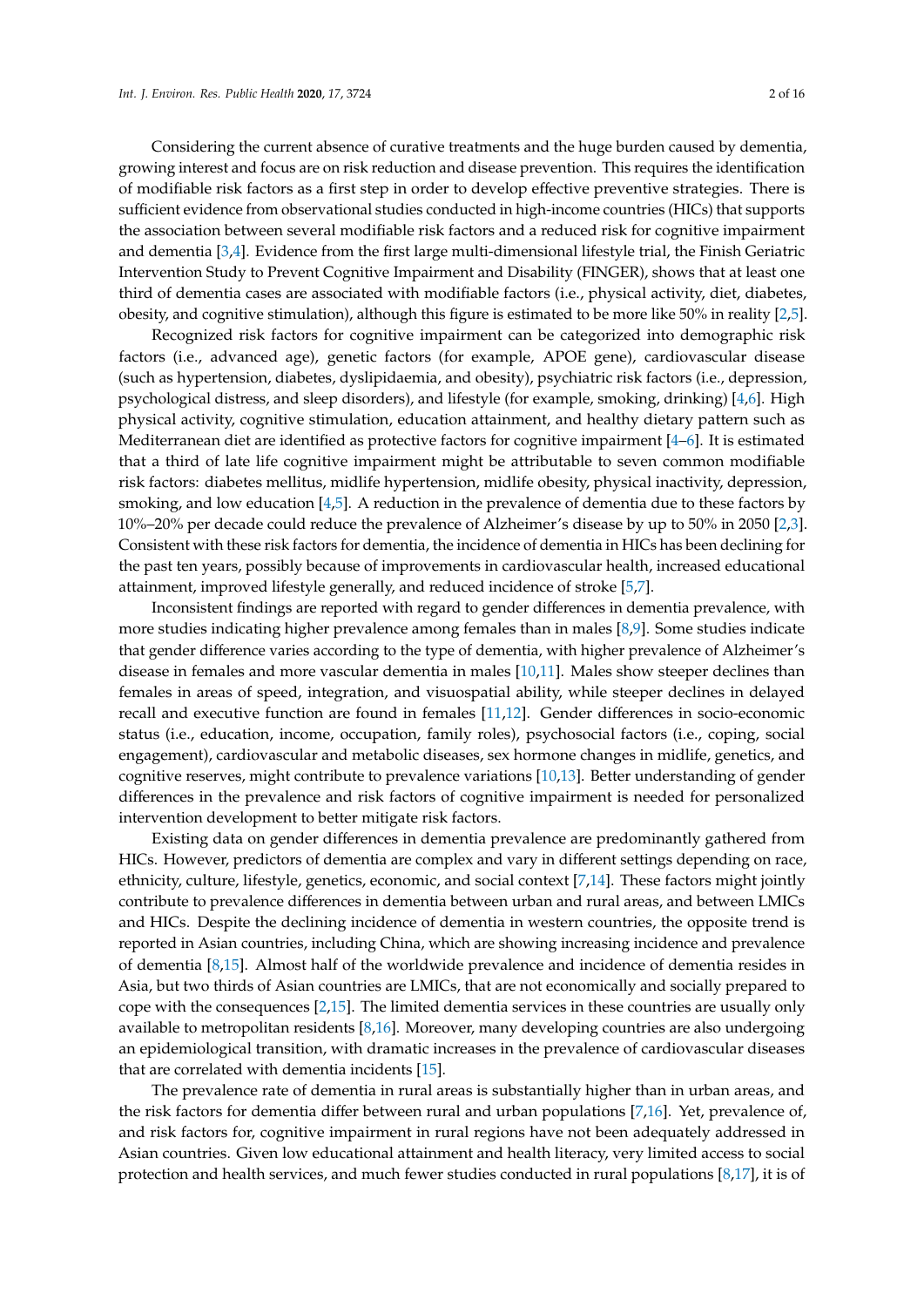paramount importance to identify the prevalence and risk factors of cognitive impairment among rural populations in developing countries, to inform policy, interventions, and service development for dementia prevention. The aim of this multi-site cross-sectional study was to explore gender differences in the prevalence of and risk factors for cognitive impairment among the rural elderly aged 65 years and over in China. This is part of a longitudinal study using the baseline data. The rest of the paper is divided as follows: materials and methods, results, discussion, and conclusions. The next section outlines the materials and methods used in this study to address the research aim.

#### **2. Materials and Methods**

#### *2.1. Ethical Considerations*

This study was conducted in accordance with the Declaration of Helsinki, and the protocol was approved by the Ethics Committee of Health Science Center, Xi'an Jiaotong University, as well as the local hospitals (Project identification code: 2016-221) that facilitated the survey. All participants were provided detailed information about this study, including potential risks and benefits, and their rights. All participants gave their informed consent for inclusion before they participated in the study. Permission from participants and local hospitals was gained to review health records. Local hospitals have an electronic health record system for all residents aged 65 years and over in their designated area, which is updated annually based on the free annual health assessment results.

#### *2.2. Setting and Participants*

Participant recruitment and data collection were completed from June to September, 2017. Ten villages were randomly selected from one province located in the north of China. All residents who were aged 65 years or older, listed in the registry office census, and had lived in the selected villages for the past 5 years or more before the survey, were invited to participate in this study. Physicians in the local village clinics helped with participant recruitment. Residents who declined to participate, suffered from a life-threatening illness, moved to other areas, or passed away were excluded. In total, 1437 residents (635 males and 802 females) were drawn from these 10 villages, of which 1324 (584 males and 740 females) responded to the survey. Respondents who provided in-completed data, doubtful/repeated data, or were unable to complete the assessment due to hearing/vision/speaking deficit, upper-limb disability or schizophrenia were excluded. Finally, 1250 participants, including 550 males and 700 females, were recruited from the villages. The study flow chart is presented in Figure [1.](#page-2-0)

<span id="page-2-0"></span>

**Figure 1.** Study flow chart.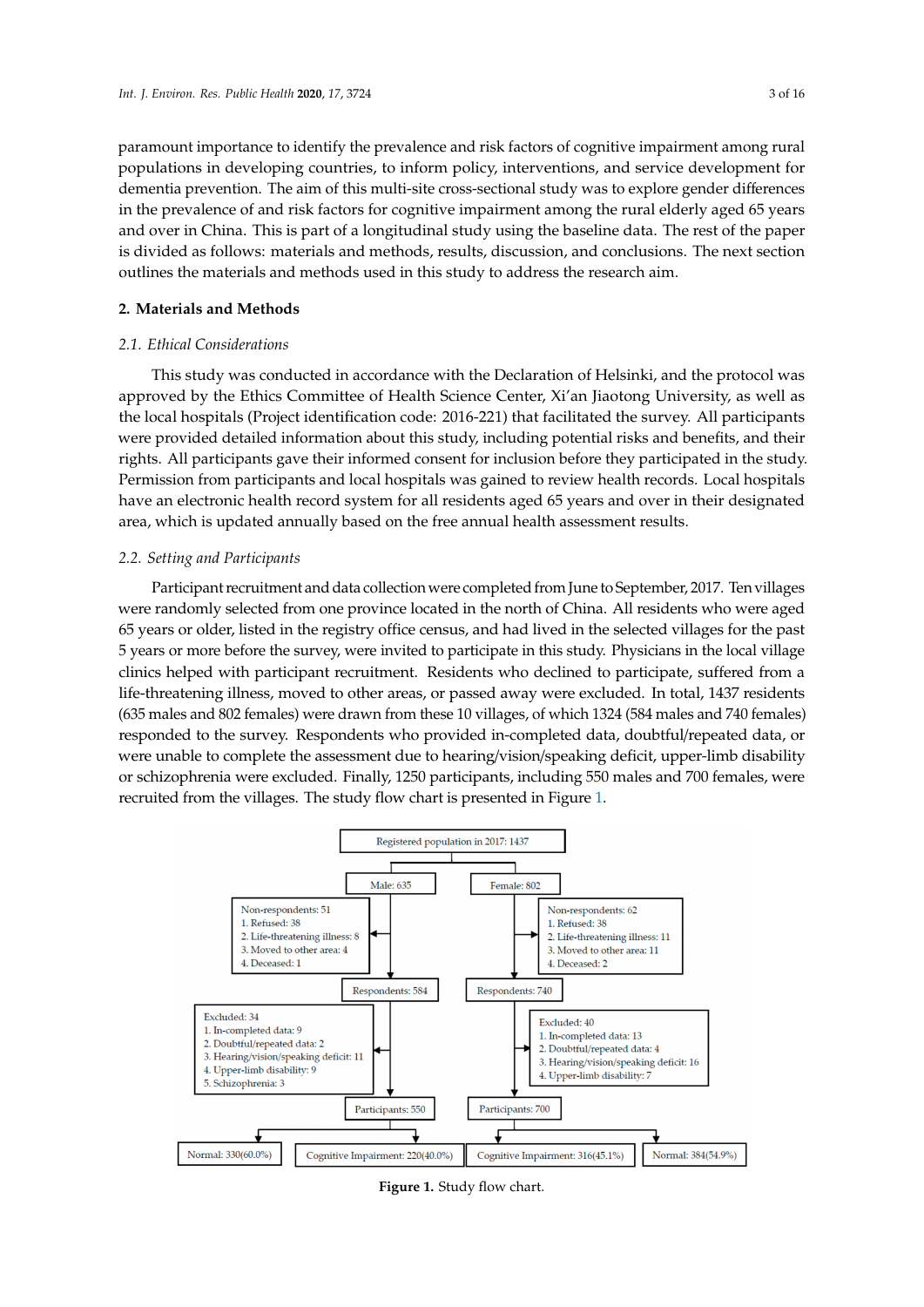#### *2.3. Data Collection*

Data collection was conducted via the free annual health assessment program for the elderly aged 65 years and over, funded by the Chinese Government. Physicians working in village clinics helped invite eligible residents based on the census register. After their annual health assessment, residents were invited to participate in the study and informed consent was obtained directly from each participant or a family caregiver. Face-to-face individual interviews lasting about 30 min were conducted to collect data in local village clinics by the investigators, who were researchers and health professionals with at least ten years of experience working in public health recruited from the local township hospitals.

A standardized two-day training program about data collection procedures was provided to all investigators, and a pilot survey with 50 rural elders was carried out to guarantee the measurements. A retraining course lasting around two hours was conducted after the pilot survey, and refresher training was provided as needed during the investigation process. Modifications were made to the measurements, especially the demographic information sheet, according to findings from the pilot survey. The researchers checked data before the end of each survey day, and logical errors or missing information were handled the following day by contacting the village doctor or the participant directly. Data collection included demographic information, cognitive function, lifestyle, psychosocial factors, and health-related factors. Measurements are described below.

# 2.3.1. Demographic Information

Participants' demographic information was collected through a demographic information sheet, including age, gender, marital status, education, family income, and living situation.

# 2.3.2. Cognitive Function

The Chinese version of the Mini-Mental Status Examination (MMSE) was applied to assess participants' cognitive function, including orientation to time and place, registration, attention and calculation, recall, language, and visual construction [\[18\]](#page-14-9). The MMSE is widely used globally for cognitive impairment assessment, with excellent sensitivity and specificity. The MMSE consists of 30 items, with each item rated as 0 or 1 according to the interviewee's response, yielding a total maximum score of 30. Participants with higher scores indicate a better cognitive function. Cut-off points, based on the education background of the interviewee, were ≤17 for illiteracy, 20 for primary school, and 24 for secondary school [\[19\]](#page-14-10). The Chinese MMSE showed a Cronbach's alpha coefficient of 0.722 in this study.

#### 2.3.3. Lifestyle Factors

Lifestyle factors were investigated via a self-report approach. A lifestyle information sheet was developed based on a literature review and expert panel review. Revisions to the information sheet were made according to expert feedback and findings from the pilot study. Information collected included regular house/farm work, smoking, alcohol consumption, and habitual tea consumption.

#### 2.3.4. Psychosocial Factors

A self-reporting approach was used to collect information about sleep quality, memory complaints, and social interactions with others in the neighborhood. Through self-reporting, participants rated their social interactions as poor, satisfactory or good.

Coping style was assessed using the 20-item Simplified Coping Style Questionnaire (SCSQ) [\[20\]](#page-14-11). The SCSQ includes two dimensions of coping style, positive coping with 12 items and negative coping with 8 items. Each item was rated on a 4-point Likert scale, ranging from 0 (never use) to 3 (often use). The total score was the mean difference of positive coping score and negative coping score, with a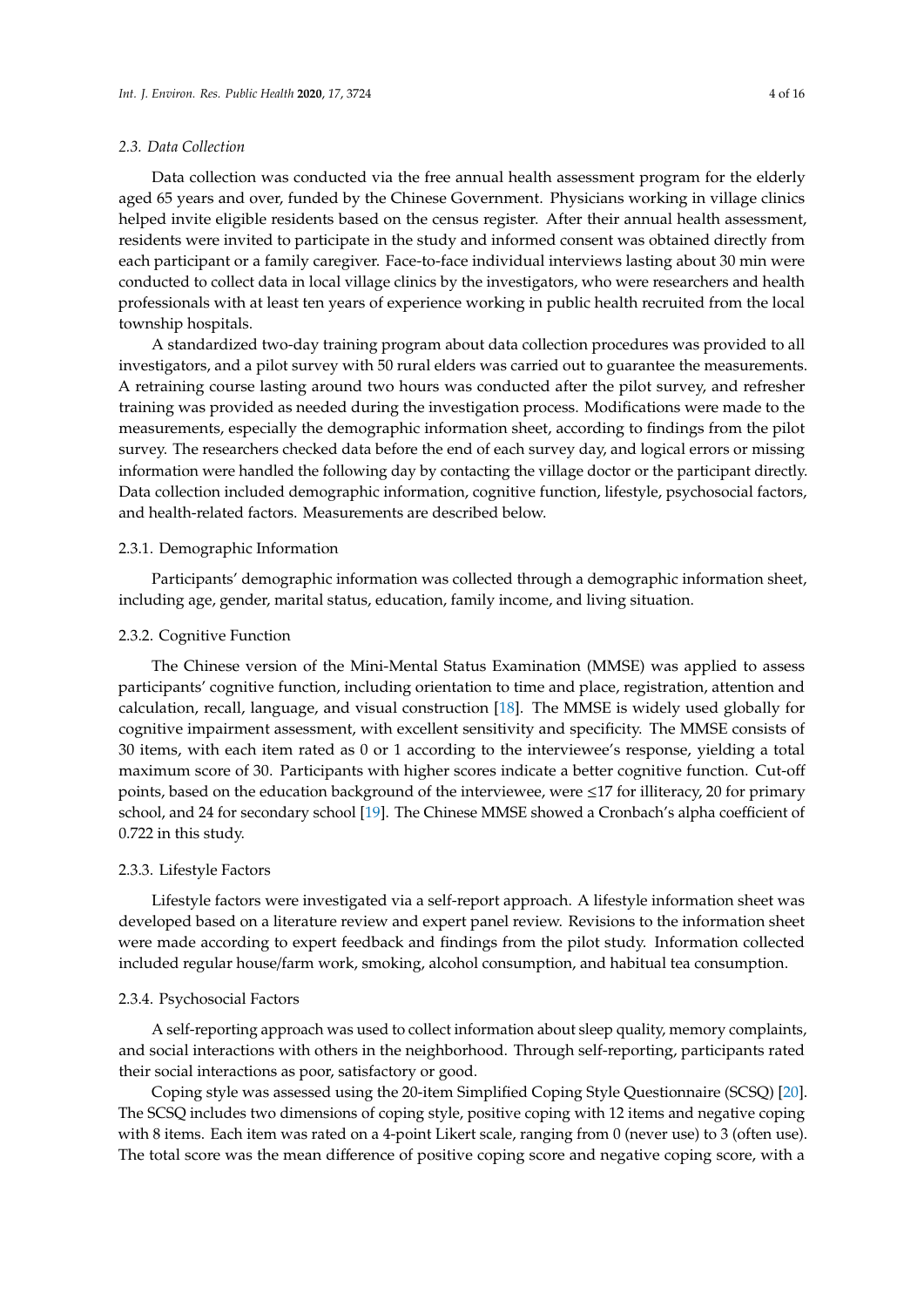positive number indicating a positive coping style, while a negative number indicates a negative coping style.

#### 2.3.5. Health-Related Factors

The health-related factors investigated included cardiovascular risk factors and other chronic conditions. Four approaches, including health records, self-reports, physical examinations, and assessment scale, were employed to collect data about health-related risk factors. Health records were reviewed to collect comprehensive information about health-related factors, including hypertension, type 2 diabetes, cerebrovascular disease, heart disease, hyperlipidemia, and renal disease. Supplementary information not included in electronic health records, such as hearing impairment, and traumatic brain injuries, was sought through self-report questions. Height, weight, waistline, and vision were measured by trained health professionals using the same instrument. Body mass index (BMI) was then calculated and categorized into one of three groups: underweight, normal weight and overweight.

The Activities of Daily Living Scale (ADLS) was applied to assess both physical activities of daily living (ADL) and instrumental ADL [\[21\]](#page-14-12). The ADLS is a 14-item scale, with each item rated on a 4-point Likert scale, ranging from 1 (totally independent) to 4 (totally dependent), yielding a maximum total score of 56. Higher scores indicate higher dependence. A total score of 22 points or above, or more than one item rated as 3 points or more, was identified as ADL dependence. The physical ADL subscale includes 6 items with a total score of 6 points, indicating dependence in physical ADL. The IADL subscale consists of 8 items with a total score of 8 points, indicating IADL dependence. The Cronbach's alpha coefficients of ADLS and two subscales in this study were 0.814~0.894.

#### *2.4. Data Analysis*

Data were entered into EpiData 3.1 (The Epidata Association, Odense, Denmark) on two separate occasions by two researchers and exported to SPSS 22.0 (IBM, Chicago, USA) for statistical analyses. Descriptive statistics were expressed as means and standard deviations for continuous variables, whereas frequencies were calculated for categorical variables. Characteristics of males and females were compared by independent-samples  $t$  test and  $\chi^2$ test. Estimates of the prevalence of cognitive impairment in females and males were calculated separately. $\chi^2$ testwasused to examine prevalence differences among subgroups. Univariate logistic regression was performed to select possible risk factors for cognitive impairment among males and females. Multivariate logistic regression models with backward method were further applied to ascertain the predictors for cognitive impairment among males and females, considering the main effects of socio-demographics, lifestyle, psychological factors, and health-related factors. Variables significantly associated with cognitive impairment in univariate analysis and reported by previous studies were entered as independent variables for multivariate regression analyses. A *p* value less than 0.05 in two-tailed testing was considered statistically significant.

#### **3. Results**

A total of 1250 residents (550 males and 700 females) participated in the study and provided complete data. There were no significant differences in the participation rate for males and females (86.6% vs. 87.3%, *p* > 0.05).

# *3.1. Demographic, Lifestyle, and Psychosocial Information*

Major characteristics of all participants are presented in Table [1.](#page-5-0) The mean age of both males and females was around 73 years old, with a range of 65~89 years for males and 65~92 years for females. No significant age differences were found between male and female participants (*p* > 0.05). Compared with male participants, more female participants were divorced/widowed (40.4% vs. 19.3%), illiterate (15.4% vs. 4.9%), engaged in physical activities such as house/farm work (80.4% vs. 58.7%), and complained of memory decline (86.3% vs. 78.2%). More than half of males had a secondary school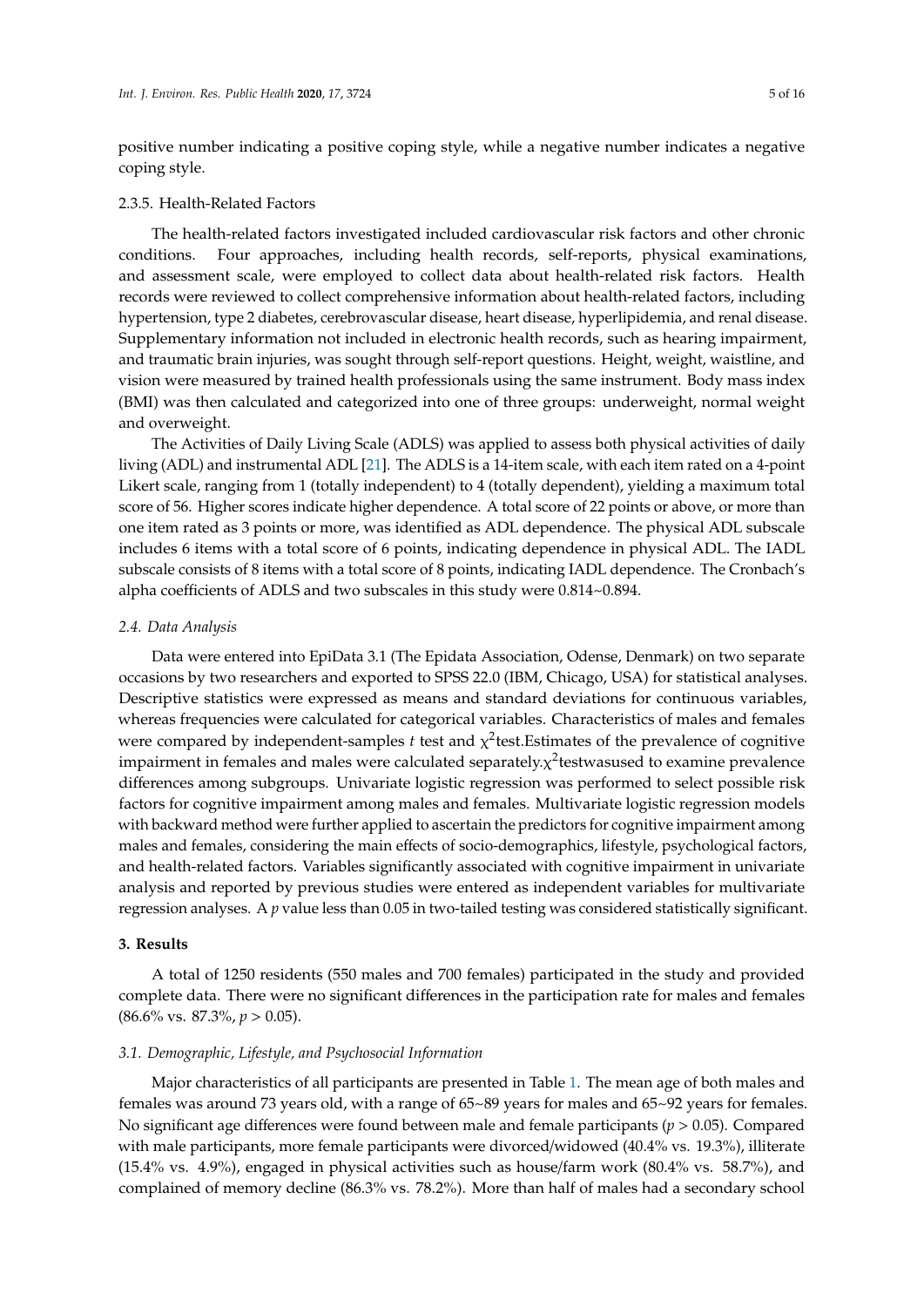education or above, while the proportion of females completing secondary school was only 28.6% (*p* < 0.001). Up to 80% of female participants had an income lower than the poverty line, which was much higher than the percentage of males (45.3%, *p* < 0.001). Living with a spouse was more common for males than females (44.2% vs. 30.3%, *p* < 0.001), who were more likely to live with an extended family of three or more generations (47.7% vs. 41.5%, *p* < 0.001). Compared with female participants, males were more likely to smoke, consume alcohol, and drink tea  $(p < 0.005)$ . No significant difference between males and females was found in neighborhood relations or coping strategy.

<span id="page-5-0"></span>

| Characteristics           |                         | Male ( $n = 550$ ),<br>$n$ (%) | Female<br>$(n = 700)$ , n $\binom{0}{0}$ | $\boldsymbol{p}$ |  |  |
|---------------------------|-------------------------|--------------------------------|------------------------------------------|------------------|--|--|
| Demographics              |                         |                                |                                          |                  |  |  |
| Age (years)               | $65-$                   | 197(35.8)                      | 236(33.7)                                |                  |  |  |
|                           | $70-$                   | 175(31.8)                      | 218(31.1)                                |                  |  |  |
|                           | $75-$                   | 108(19.6)                      | 153(21.9)                                | 0.744            |  |  |
|                           | $80-$                   | 70(12.7)                       | 93(13.3)                                 |                  |  |  |
| Marital status            | Married                 | 444(80.7)                      | 417(59.6)                                |                  |  |  |
|                           | Divorced/Widowed        | 106(19.3)                      | 283(40.4)                                | 0.000            |  |  |
| Education                 | Illiteracy              | 27(4.9)                        | 108(15.4)                                |                  |  |  |
|                           | Primary school          | 222(40.4)                      | 392(56.0)                                | 0.000            |  |  |
|                           | $\geq$ Secondary school | 301(54.7)                      | 200(28.6)                                |                  |  |  |
| Income                    | Subsidies <sup>§</sup>  | 219(39.8)                      | 412(58.9)                                |                  |  |  |
|                           | Poverty                 | 115(20.9)                      | 145(20.7)                                | 0.000            |  |  |
|                           | Non-poverty             | 216(39.3)                      | 143(20.4)                                |                  |  |  |
| Living situation          | Alone                   | 46(8.4)                        | 93(13.3)                                 |                  |  |  |
|                           | With spouse             | 243(44.2)                      | 212(30.3)                                |                  |  |  |
|                           | 2 generations           | 33(6.0)                        | 61(8.7)                                  | 0.000            |  |  |
|                           | $\geq$ 3 generations    | 228(41.5)                      | 334(47.7)                                |                  |  |  |
|                           |                         | Lifestyle                      |                                          |                  |  |  |
| Regular                   | No                      | 227(41.3)                      | 137(19.6)                                |                  |  |  |
| house/farm work           |                         |                                |                                          | 0.000            |  |  |
|                           | Yes                     | 323(58.7)                      | 563(80.4)                                |                  |  |  |
| Smoking                   | Never                   | 290(52.7)                      | 693(99.0)                                |                  |  |  |
|                           | Ex-smoker               | 33(6.0)                        | 6(0.9)                                   | 0.000            |  |  |
|                           | Smoker                  | 227(41.3)                      | 1(0.1)                                   |                  |  |  |
| Alcohol<br>consumption    | Never                   | 449(81.6)                      | 699(99.9)                                |                  |  |  |
|                           | Sometimes               | 79(14.4)                       | 1(0.1)                                   | 0.000            |  |  |
|                           | Often                   | 22(4.0)                        | 0(0.0)                                   |                  |  |  |
| Tea consumption           | No                      | 386(70.2)                      | 659(94.1)                                |                  |  |  |
|                           | Yes                     | 164(29.8)                      | 41(5.9)                                  | 0.000            |  |  |
|                           |                         | Psychosocial factors           |                                          |                  |  |  |
| Sleep quality             | Good                    | 391(71.1)                      | 400(57.1)                                |                  |  |  |
|                           | Moderate                | 103(18.7)                      | 203(29.0)                                | 0.000            |  |  |
|                           | Poor                    | 56(10.2)                       | 97(13.9)                                 |                  |  |  |
| Memory complaint          | No                      | 120(21.8)                      | 96(13.7)                                 |                  |  |  |
|                           | Yes                     | 430(78.2)                      | 604(86.3)                                | 0.000            |  |  |
| Social interactions<br>in | Good                    | 172(31.3)                      | 239(34.1)                                |                  |  |  |
| neighborhood              | Satisfactory            | 361(65.6)                      | 443(63.3)                                | 0.513            |  |  |
|                           | Poor                    | 17(3.1)                        | 18(2.6)                                  |                  |  |  |
| Coping                    | Negative                | 50(9.1)                        | 75(10.7)                                 |                  |  |  |
|                           | Positive                | 500(90.9)                      | 625(89.3)                                | 0.342            |  |  |

**Table 1.** Major characteristics of study population.

Notes: § basic living allowance provided by the government for rural elderly, RMB 80 Yuan/month (around 11.5 US dollars).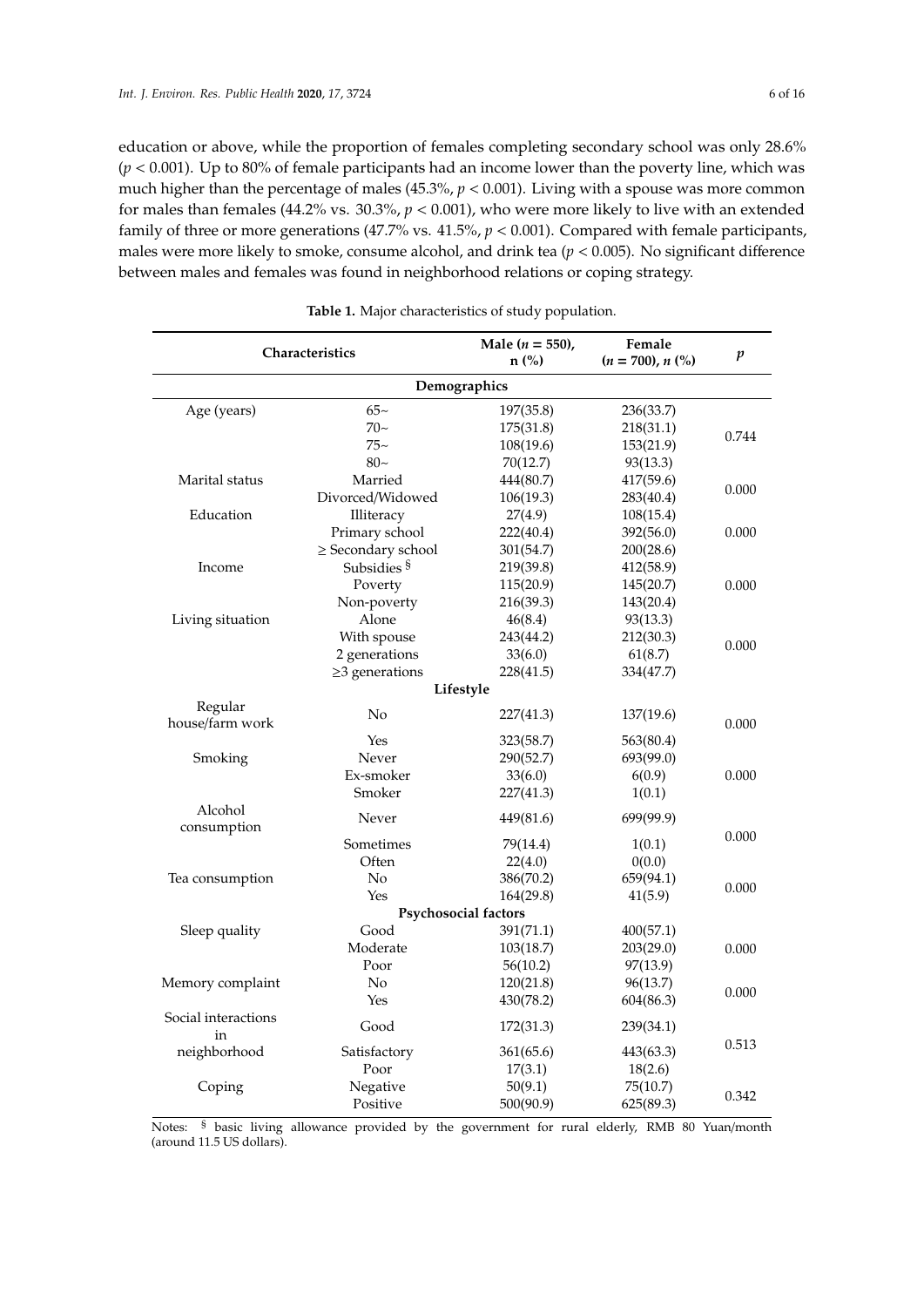#### *3.2. Health-Related Information*

The health-related information of participants is shown in Table [2.](#page-6-0) Females had a higher proportion of high waistline than males (65.1% vs. 51.8%, *p* < 0.005). The proportions of females with hypertension, diabetes, hyperlipidemia, and two or more chronic conditions were significantly higher than males, with exceptions of renal disease and traumatic brain injury ( $p < 0.05$ ). No significant differences were found in hearing deficit, vision impairment, cerebrovascular disease, or heart disease between male and female participants. Although there was not a significant difference in overall ADL dependence, physical ADL dependence and IADL dependence were more common in females than in males  $(p < 0.05)$ .

<span id="page-6-0"></span>

| Characteristics            |                  | Male ( $n = 550$ ),<br>$n\left(\%\right)$ | Female<br>$(n = 700), n$ (%) | $\boldsymbol{p}$ |
|----------------------------|------------------|-------------------------------------------|------------------------------|------------------|
| BMI $(kg/m2)$              | Underweight      | 44(8.0)                                   | 46(6.6)                      |                  |
|                            | Normal           | 277 (50.4)                                | 328 (46.9)                   | 0.188            |
|                            | Overweight       | 229 (41.6)                                | 326 (46.6)                   |                  |
| Waistline (cm)             | Normal           | 265 (48.2)                                | 244 (34.9)                   |                  |
|                            | High             | 285 (51.8)                                | 456(65.1)                    | 0.000            |
| Hearing                    | Poor             | 171 (31.1)                                | 223 (31.9)                   |                  |
|                            | Moderate         | 219 (39.8)                                | 286 (40.9)                   | 0.780            |
|                            | Good             | 160(29.1)                                 | 191 (27.3)                   |                  |
| Vision                     | Normal           | 510 (92.7)                                | 635 (90.7)                   |                  |
|                            | Weak             | 40(7.3)                                   | 65(9.3)                      | 0.203            |
| Chronic disease            | $\boldsymbol{0}$ | 151 (27.5)                                | 139 (19.9)                   |                  |
|                            | $\mathbf{1}$     | 204 (37.1)                                | 260 (37.1)                   |                  |
|                            | $\overline{2}$   | 130 (23.6)                                | 188 (26.9)                   | 0.005            |
|                            | $\geq$ 3         | 65(11.8)                                  | 113(16.1)                    |                  |
| Hypertension               | No               | 302 (54.9)                                | 335 (47.9)                   |                  |
|                            | Yes              | 248 (45.1)                                | 365(52.1)                    | 0.013            |
| <b>Diabetes</b>            | No               | 516 (93.8)                                | 629 (89.9)                   |                  |
|                            | Yes              | 34(6.2)                                   | 71(10.1)                     | 0.012            |
| Cerebrovascular<br>disease | No               | 501(91.1)                                 | 655 (93.6)                   | 0.099            |
|                            | Yes              | 49 (8.9)                                  | 45(6.4)                      |                  |
| Heart disease              | No               | 407 (74.0)                                | 516 (73.7)                   |                  |
|                            | Yes              | 143 (26.0)                                | 184 (26.3)                   | 0.909            |
| Hyperlipidemia             | No               | 522 (94.9)                                | 588 (84.0)                   |                  |
|                            | Yes              | 28(5.1)                                   | 112 (16.0)                   | 0.000            |
| Renal disease              | No               | 521 (94.7)                                | 682 (97.4)                   |                  |
|                            | Yes              | 29(5.3)                                   | 18(2.6)                      | 0.013            |
| Traumatic brain<br>injury  | No               | 496 (90.2)                                | 657 (93.9)                   | 0.016            |
|                            | Yes              | 54 (9.8)                                  | 43(6.1)                      |                  |
| ADL dependence             | No               | 515 (93.6)                                | 646 (92.3)                   |                  |
|                            | Yes              | 35(6.4)                                   | 54 (7.7)                     | 0.357            |
| Physical ADL<br>dependence | No               | 304 (55.3)                                | 241 (34.4)                   | 0.000            |
|                            | Yes              | 246 (44.7)                                | 459 (65.6)                   |                  |
| IADL dependence            | No               | 392 (71.3)                                | 449 (64.1)                   |                  |
|                            | Yes              | 158 (28.7)                                | 251 (35.9)                   | 0.008            |

**Table 2.** Health-related characteristics of study population.

Notes: BMI, Body Mass Index; ADL, Activities of Daily Living; IADL, instrumental ADL.

# *3.3. Cognitive Impairment inMales and Females*

The prevalence of cognitive impairment was 40% (95% CI, 35.9–44.1) in males and 45.1% (95% CI, 41.4–48.8) in females (*p* > 0.05). The mean MMSE total score of female elders was significantly lower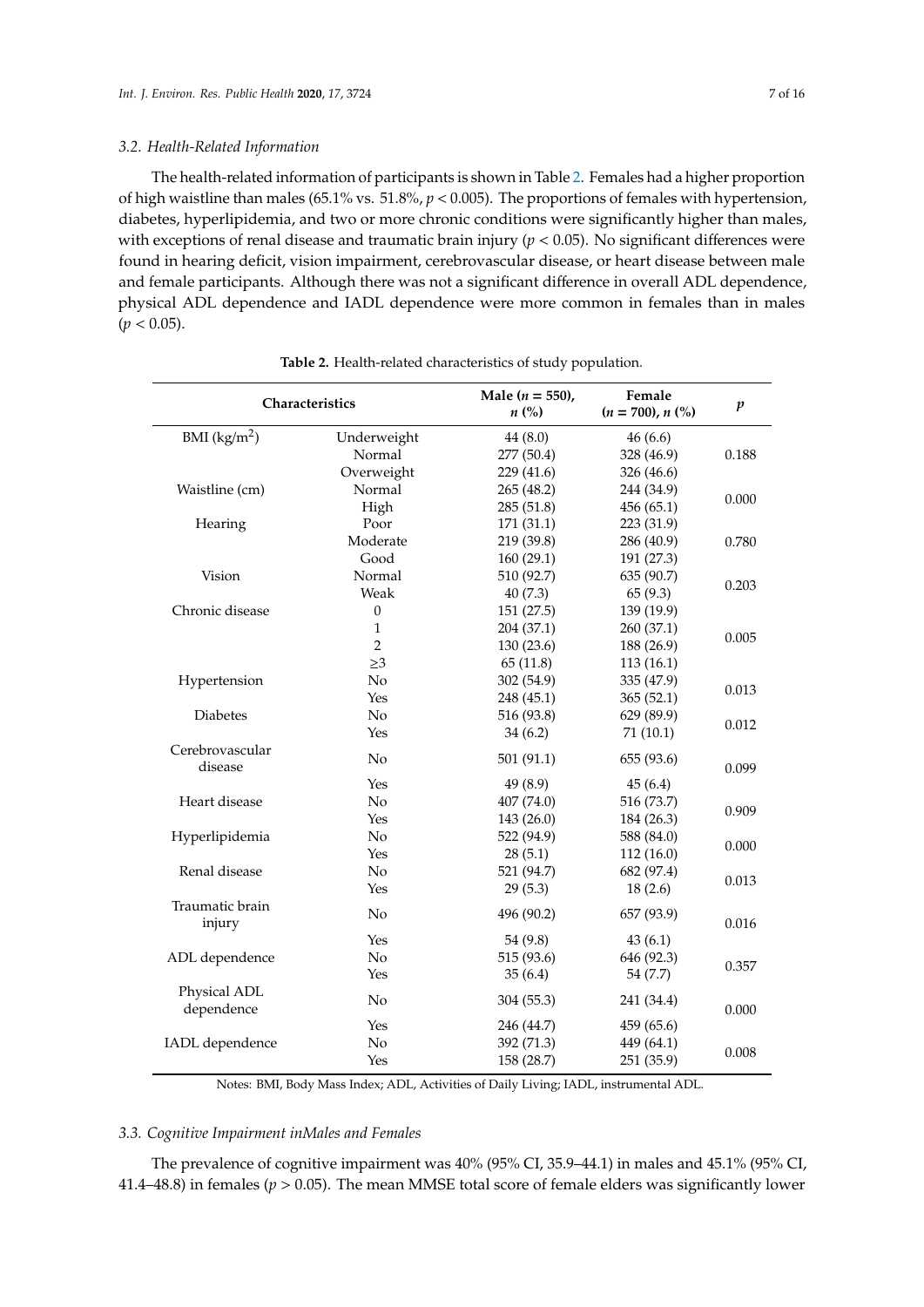than males (21.26 vs. 23.12, *p* < 0.001). For both males and females, prevalence increased with age, reaching 57.1% in males and 71.0% in females aged 80 years and over. Prevalence was higher in females than in males after the age of 75 years ( $p < 0.01$ ). Illiterate individuals showed highest prevalence, with significant higher prevalence in females than in males (74.1% vs. 48.1%, *p* < 0.01). No significant differences in prevalence were found between males and females with regard to subgroups stratified by marital status, income and living situation. Detailed information is shown in Table [3.](#page-7-0)

<span id="page-7-0"></span>

|                         | Male $(n = 550)$ |                               | Female $(n = 700)$ |                               |                  |
|-------------------------|------------------|-------------------------------|--------------------|-------------------------------|------------------|
| Subgroup                | Individuals, N   | Cases, $n$ $\left(\% \right)$ | Individuals, $N$   | Cases, $n$ $\left(\% \right)$ | $\boldsymbol{p}$ |
| Overall                 | 550              | 220(40.0)                     | 700                | 316(45.1)                     | 0.068            |
| Age(years)              |                  |                               |                    |                               |                  |
| $65-$                   | 197              | 70(35.5)                      | 236                | 70 (29.7)                     | 0.193            |
| $70-$                   | 175              | 61 (34.9)                     | 218                | 84 (38.5)                     | 0.453            |
| $75-$                   | 108              | 49 (45.4)                     | 153                | 96 (62.7)                     | 0.005            |
| $80-$                   | 70               | 40(57.1)                      | 93                 | 66 (71.0)                     | 0.067            |
| Education               |                  |                               |                    |                               |                  |
| Illiteracy              | 27               | 13(48.1)                      | 108                | 80 (74.1)                     | 0.009            |
| Primary school          | 222              | 66 (29.7)                     | 392                | 139(35.5)                     | 0.148            |
| $\geq$ Secondary school | 301              | 141 (46.8)                    | 200                | 97 (48.5)                     | 0.716            |
| Marital status          |                  |                               |                    |                               |                  |
| Married                 | 444              | 171 (38.5)                    | 417                | 160(38.4)                     | 0.965            |
| Divorced/Widowed        | 106              | 49 (46.2)                     | 283                | 156(55.1)                     | 0.118            |
| Income                  |                  |                               |                    |                               |                  |
| Subsidies <sup>§</sup>  | 219              | 100(45.7)                     | 412                | 209 (50.7)                    | 0.226            |
| Poverty                 | 115              | 39 (33.9)                     | 145                | 51 (35.2)                     | 0.832            |
| Non-poverty             | 216              | 81 (37.5)                     | 143                | 56 (39.2)                     | 0.751            |
| Living alone            |                  |                               |                    |                               |                  |
| Yes                     | 46               | 19(41.3)                      | 93                 | 51(54.8)                      | 0.133            |
| No                      | 504              | 201 (39.9)                    | 607                | 265 (43.7)                    | 0.204            |
|                         |                  |                               |                    |                               |                  |

**Table 3.** Subgroup analysis of cognitive impairment among males and females.

Notes: § basic living allowance provided by the government for rural elderly, RMB 80 Yuan/month (around 11.5 US dollars).

#### *3.4. Univariate Analysis of Factors Associated withCognitive Impairment*

Univariate analysis of demographic, lifestyle and psychosocial factors for cognitive impairment is presented in Table [4.](#page-8-0) For males, older age, having the government basic living allowance as the only income source, and poor social interactions in the neighborhood were associated with higher risk of cognitive impairment, while regular house/farm work, moderate alcohol consumption, and habitual tea consumption were associated with lower risk (*p* < 0.05). For females, older age, divorced/widowed status, illiteracy, having the government basic living allowance as the only income source, poor sleep quality, and memory complaints were found to be correlated with higher risk of cognitive impairment, while regular house/farm work, living with a spouse, and positive coping strategies were correlated with lower risk ( $p < 0.05$ ).

The univariate analysis of health-related factors for cognitive impairment is presented in Table [5.](#page-9-0) For both male and female participants, poor hearing, weak vision, more chronic diseases, and ADL dependence, including physical ADL and IADL dependence, were significantly related to higher risk of cognitive impairment (*p* < 0.05). Higher BMI was relevant to lower risk of cognitive impairment among female participants (*p* < 0.05). ADL dependence (OR 3.551, 95% CI1.702~7.409) and weak vision (OR 3.867, 95% CI 2.175~6.872) showed strongest correlation with cognitive impairment in males and females, respectively.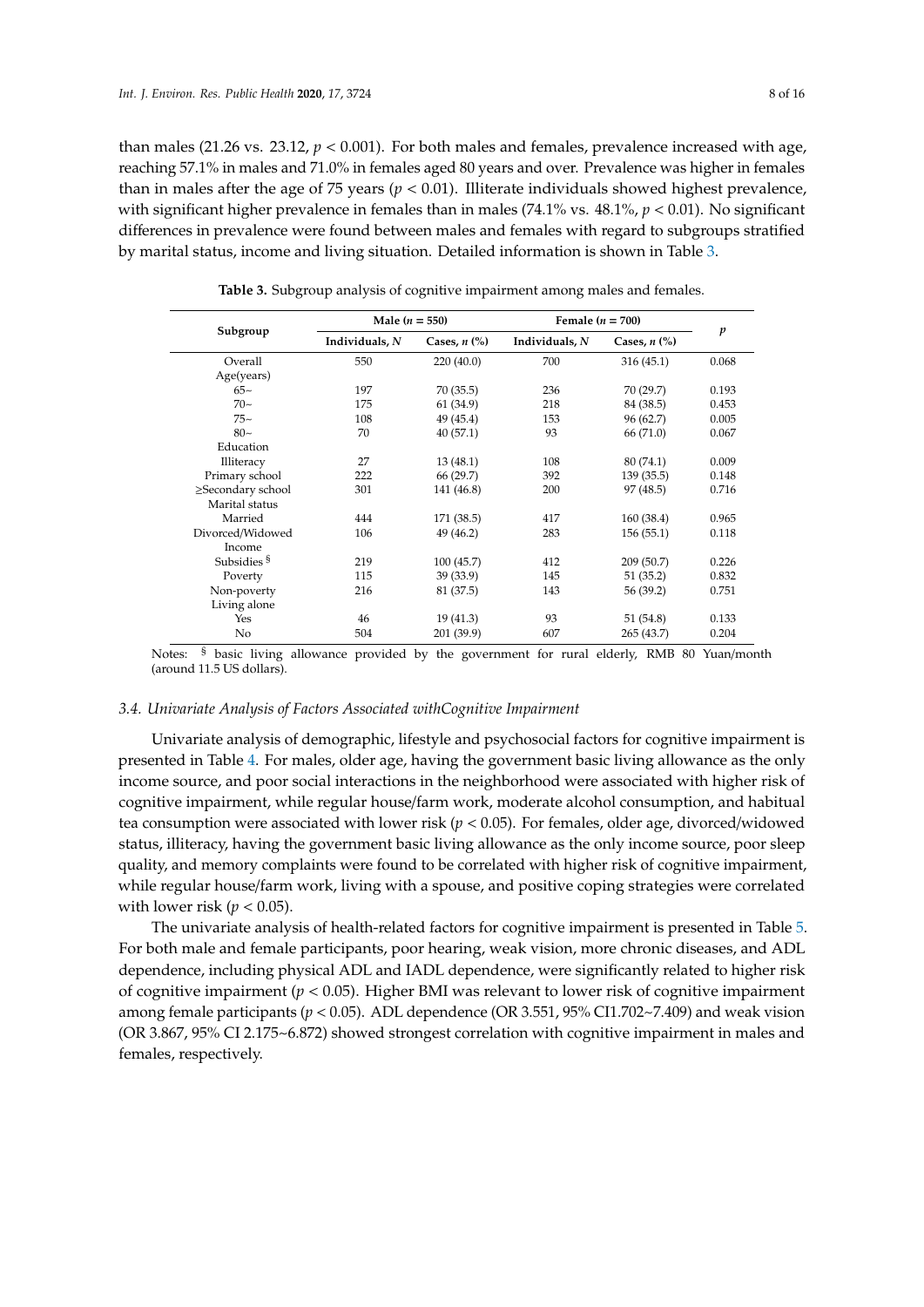<span id="page-8-0"></span>

|                         |                               |                                         | Male $(n = 550)$                    |                                      | Female $(n = 700)$          |  |
|-------------------------|-------------------------------|-----------------------------------------|-------------------------------------|--------------------------------------|-----------------------------|--|
| Variables               |                               | Prevalence<br>$(95\%CI)$                | OR (95%CI)                          | Prevalence<br>(95%CI)                | OR (95%CI)                  |  |
| Total<br>Age (years)    | $65 - (ref.)$                 | $40.0(35.9 - 44.1)$<br>35.5 (28.8–42.3) |                                     | 45.1 (41.4–48.8)<br>29.7 (23.8–35.5) |                             |  |
|                         | $70-$                         | 34.9 (27.7-42.0)                        | 0.971<br>$(0.634 - 1.487)$          | 38.5 (32.0-45.0)                     | 1.487<br>$(1.006 - 2.197)$  |  |
|                         | $75-$                         | 45.4 (35.8–54.9)                        | 1.507<br>$(0.934 - 2.431)$          | $62.7(55.0 - 70.5)$                  | 3.994<br>$(2.597 - 6.144)$  |  |
|                         | $80-$                         | $57.1(45.3 - 60.0)$                     | 2.419<br>$(1.387 - 4.218)$          | $71.0(61.6 - 80.4)$                  | 5.797<br>$(3.420 - 9.826)$  |  |
| Marital status          | Married (ref.)                | 38.5 (34.0–43.1)                        |                                     | 38.4 (33.7–43.1)                     |                             |  |
|                         | Divorced/Widowed              | $46.2(36.6 - 55.9)$                     | 1.372<br>$(0.895 - 2.103)$          | 55.1 (49.3–61.0)                     | 1.973<br>$(1.452 - 2.680)$  |  |
| Education               | Illiteracy (ref.)             | $48.1(28.0 - 68.3)$                     |                                     | 74.1 (65.7–82.5)                     |                             |  |
|                         | Primary school                | 29.7 (23.7–35.8)                        | 0.456<br>$(0.203 - 1.022)$          | 35.5 (30.7–40.2)                     | 0.192<br>$(0.119 - 0.310)$  |  |
|                         | $\geq$ Secondary school       | $46.8(41.2 - 52.5)$                     | 0.949<br>$(0.432 - 2.087)$          | $48.5(41.5-55.5)$                    | 0.330<br>$(0.198 - 0.550)$  |  |
| Income                  | Subsidies <sup>§</sup> (ref.) | 45.7 (39.0-52.3)                        |                                     | $50.7(45.9 - 55.6)$                  |                             |  |
|                         | Poverty                       | $33.9(25.1 - 42.7)$                     | 0.611<br>$(0.382 - 0.976)$<br>0.714 | 35.2 (27.3–43.0)                     | 0.527<br>$(0.356 - 0.780)$  |  |
|                         | Non-poverty                   | $37.5(31.0 - 44.0)$                     | $(0.487 - 1.047)$                   | 39.2 (31.1–47.3)                     | 0.625<br>$(0.424 - 0.921)$  |  |
| Regular house/farm work | $No$ (ref.)                   | $48.0(41.5 - 54.6)$                     |                                     | $63.5(55.3 - 71.7)$                  |                             |  |
|                         | Yes                           | 34.4 (29.2-39.6)                        | 0.567<br>$(0.401 - 0.802)$          | $40.7(36.6 - 44.7)$                  | 0.394<br>$(0.268 - 0.580)$  |  |
| Smoking                 | Never (ref.)                  | $42.8(37.0-48.5)$                       |                                     | 45.0 (41.3-48.7)                     |                             |  |
|                         | Ex-smoker                     | $42.4(24.6 - 60.2)$                     | 0.986<br>$(0.476 - 2.044)$<br>0.757 | 66.7<br>$(12.5 - 120.9)$             | 2.442<br>$(0.444 - 13.422)$ |  |
|                         | Smoker                        | 36.1 (29.8–42.4)                        | $(0.530 - 1.082)$                   | 0.0                                  | 0.000                       |  |
|                         | Never (ref.)                  | $42.8(38.2 - 47.4)$                     |                                     | 45.2 (41.5-48.9)                     |                             |  |
| Alcohol consumption     | Sometimes                     | 27.8 (17.7-38.0)                        | 0.517<br>$(0.305 - 0.874)$          | 0.0                                  | 0.000                       |  |
|                         | Often                         | $27.3(7.1 - 47.5)$                      | 0.502<br>$(0.193 - 1.307)$          |                                      |                             |  |
| Tea consumption         | No (ref.)                     | 43.3 (38.3–48.2)                        |                                     | 45.4 (41.6–49.2)                     |                             |  |
|                         | Yes                           | $32.3(25.1 - 39.6)$                     | 0.626<br>$(0.426 - 0.919)$          | $41.5(25.7 - 57.2)$                  | 0.853<br>$(0.450 - 1.617)$  |  |
| Sleep quality           | Good (ref.)                   | 39.6 (34.8–44.5)                        |                                     | 42.3 (37.4–47.1)                     |                             |  |
|                         | Moderate                      | $41.7(32.1 - 51.4)$                     | 1.091<br>$(0.702 - 1.696)$          | 50.7 (43.8-57.7)                     | 1.408<br>$(1.003 - 1.976)$  |  |
|                         | Poor                          | $39.3(26.1 - 52.5)$                     | 0.985<br>$(0.555 - 1.748)$          | 45.4 (35.3–55.4)                     | 1.135<br>$(0.726 - 1.773)$  |  |
| Memory complaint        | No (ref.)                     | $35.8(27.1 - 44.5)$                     |                                     | 29.2 (19.9–38.4)                     |                             |  |
|                         | Yes                           | $41.2(36.5-45.8)$                       | 1.253<br>$(0.823 - 1.906)$          | 47.7 (43.7–51.7)                     | 2.213<br>$(1.386 - 3.535)$  |  |
| Living situation        | Alone (ref.)                  | $41.3(26.5 - 56.1)$                     |                                     | 54.8 (44.5–65.1)                     |                             |  |
|                         | With spouse                   | 37.9 (31.7-44.0)                        | 0.866<br>$(0.456 - 1.645)$          | 38.2 (31.6–44.8)                     | 0.509<br>$(0.311 - 0.834)$  |  |
|                         | 2 generations                 | 24.2 (8.8–39.7)                         | 0.455<br>$(0.169 - 1.223)$          | 44.3 (31.4–57.1)                     | 0.654<br>$(0.342 - 1.252)$  |  |
|                         | $\geq$ 3 generations          | 44.3 (37.8–50.8)                        | 1.130<br>$(0.594 - 2.149)$          | $47.0(41.6 - 52.4)$                  | 0.730<br>$(0.460 - 1.159)$  |  |
| Social interactions in  | Good (ref.)                   | $40.1(32.7 - 47.5)$                     |                                     | 43.9 (37.6–50.3)                     |                             |  |
| neighborhood            | Satisfactory                  | 38.2 (33.2–43.3)                        | 0.924<br>$(0.637 - 1.339)$          | $45.6(40.9 - 50.3)$                  | 1.070<br>$(0.779 - 1.468)$  |  |
|                         | Poor                          | $76.5(54.0-99.0)$                       | 4.851<br>$(1.519 - 15.497)$         | $50.0(24.4 - 75.6)$                  | 1.276<br>$(0.489 - 3.328)$  |  |
| Coping                  | Negative (ref.)               | 48.0 (33.7–62.3)                        |                                     | 58.7 (47.3-70.1)                     |                             |  |
|                         | Positive                      | 39.2 (34.9–43.5)                        | 0.698<br>$(0.390 - 1.251)$          | $43.5(39.6 - 47.4)$                  | 0.543<br>$(0.334 - 0.883)$  |  |

**Table 4.** Prevalence of cognitive impairment and univariate analysis.

Notes: §basic living allowance provided by the government for rural elderly, RMB 80 Yuan/month (around 11.5 US dollars).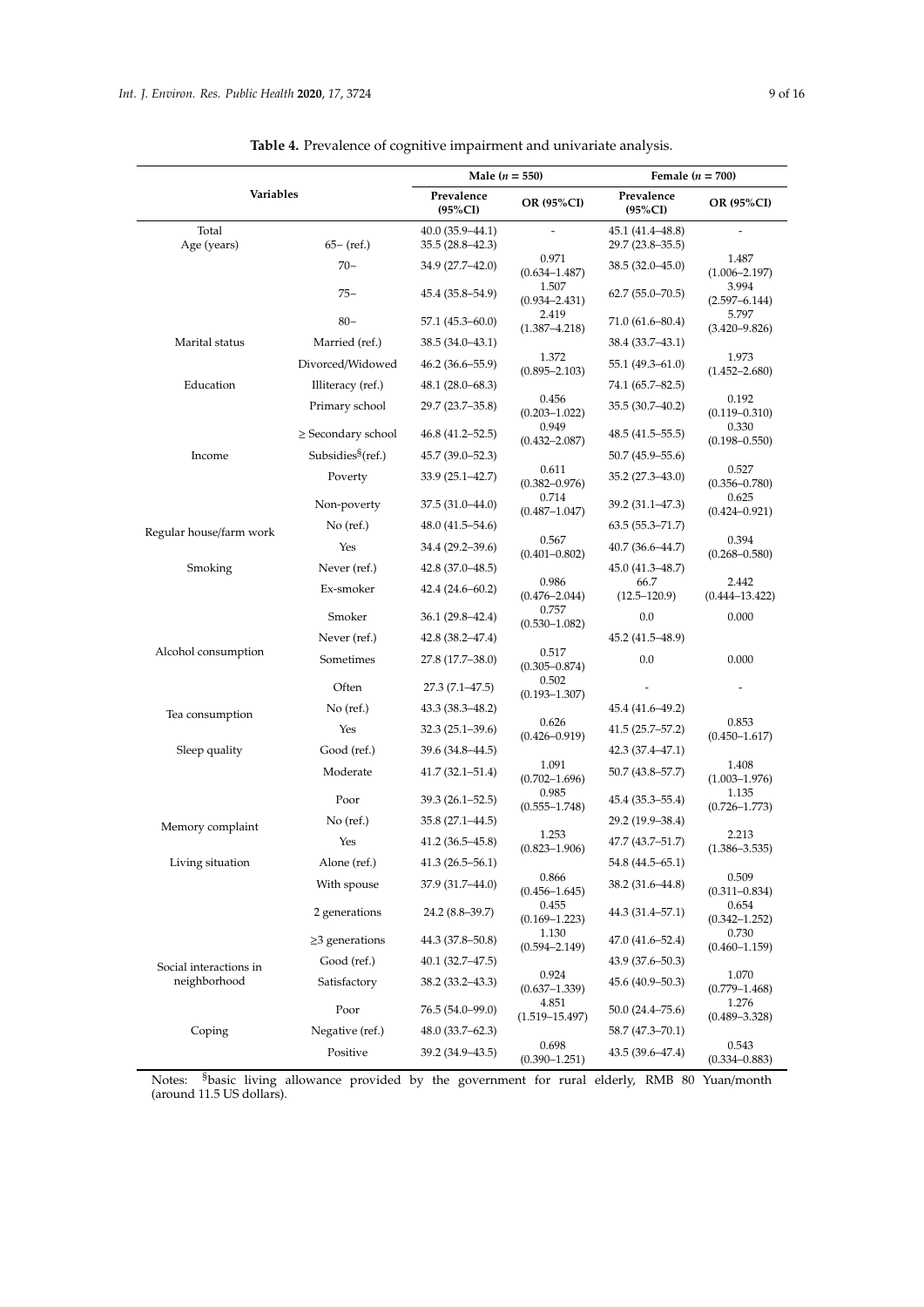<span id="page-9-0"></span>

| Variables                |                | Male $(n = 550)$         |                            | Female $(n = 700)$    |                            |
|--------------------------|----------------|--------------------------|----------------------------|-----------------------|----------------------------|
|                          |                | Prevalence<br>$(95\%CI)$ | OR (95%CI)                 | Prevalence<br>(95%CI) | OR (95%CI)                 |
| BMI (kg/m <sup>2</sup> ) | Underweight    | $50.0(34.6 - 65.4)$      |                            | $60.9(46.2 - 75.5)$   |                            |
|                          | Normal         | $40.1(34.3 - 45.9)$      | 0.669<br>$(0.353 - 1.266)$ | 45.7 (40.3-51.2)      | 0.542<br>$(0.288 - 1.018)$ |
|                          | Overweight     | 38.0 (31.7–44.3)         | 0.613<br>$(0.320 - 1.172)$ | 42.3 (36.9–47.7)      | 0.472<br>$(0.251 - 0.887)$ |
| Waistline (cm)           | Normal         | $40.8(34.8 - 46.7)$      |                            | 46.3 (40.0–52.6)      |                            |
|                          | High           | 39.3 (33.6-45.0)         | 0.941<br>$(0.669 - 1.324)$ | 44.5 (39.9-49.1)      | 0.930<br>$(0.681 - 1.271)$ |
| Hearing                  | Poor (ref.)    | 36.3 (28.7–43.8)         |                            | 34.6 (27.7–41.4)      |                            |
|                          | Moderate       | $31.5(25.3 - 37.7)$      | 0.477<br>$(0.307 - 0.741)$ | 38.8 (33.1–44.5)      | 0.319<br>$(0.213 - 0.477)$ |
|                          | Good           | 54.4 (46.8-61.9)         | 0.386<br>$(0.255 - 0.584)$ | $62.3(55.9 - 68.7)$   | 0.383<br>$(0.267 - 0.550)$ |
| Vision                   | Normal         | 38.4 (34.2–42.7)         |                            | 42.2 (38.4–46.1)      |                            |
|                          | Weak           | $60.0(44.1 - 75.9)$      | 2.403<br>$(1.245 - 4.637)$ | 73.8 (62.9–84.8)      | 3.867<br>$(2.175 - 6.872)$ |
| Chronic disease          | $0$ (ref.)     | 35.1 (27.4-42.8)         |                            | 36.0 (27.9-44.0)      |                            |
|                          | $\mathbf{1}$   | $40.7(33.9 - 47.5)$      | 1.268<br>$(0.821 - 1.961)$ | 48.1 (42.0–54.2)      | 1.648<br>$(1.079 - 2.517)$ |
|                          | $\overline{2}$ | 39.2 (30.7-47.7)         | 1.194<br>$(0.735 - 1.940)$ | 47.3 (40.1-54.5)      | 1.600<br>$(1.021 - 2.508)$ |
|                          | $\geq$ 3       | $50.8(38.3 - 63.3)$      | 1.907<br>$(1.057 - 3.440)$ | 46.0 (36.7-55.3)      | 1.517<br>$(0.914 - 2.519)$ |
| Hypertension             | $No$ (ref.)    | 39.4 (33.9-44.9)         |                            | 41.8 (36.5–47.1)      |                            |
|                          | Yes            | $40.7(34.6 - 46.9)$      | 1.057<br>$(0.750 - 1.488)$ | 48.2 (43.1–53.4)      | 1.297<br>$(0.962 - 1.749)$ |
| <b>Diabetes</b>          | $No$ (ref.)    | 39.0 (34.7–43.2)         |                            | 44.7 (40.8-48.6)      |                            |
|                          | Yes            | 55.9 (38.3-73.5)         | 1.985<br>$(0.986 - 3.996)$ | 49.3 (37.4–61.2)      | 1.204<br>$(0.737 - 1.968)$ |
| Cerebrovascular disease  | $No$ (ref.)    | 38.9 (34.6–43.2)         |                            | 44.6 (40.8–48.4)      |                            |
|                          | Yes            | $51.0(36.5 - 65.5)$      | 1.635<br>$(0.908 - 2.944)$ | 53.3 (38.2–68.5)      | 1.421<br>$(0.775 - 2.603)$ |
| Heart disease            | $No$ (ref.)    | 39.6 (34.8–44.3)         |                            | 43.8 (39.5–48.1)      |                            |
|                          | Yes            | $41.3(33.1 - 49.4)$      | 1.073<br>$(0.728 - 1.581)$ | 48.9 (41.6–56.2)      | 1.229<br>$(0.877 - 1.721)$ |
| Hyperlipidemia           | $No$ (ref.)    | $40.0(35.8-44.3)$        |                            | 46.3 (42.2–50.3)      |                            |
|                          | Yes            | 39.3 (20.0–58.6)         | 0.969<br>$(0.445 - 2.110)$ | 39.3 (30.1–48.5)      | 0.752<br>$(0.498 - 1.135)$ |
| Renal disease            | No (ref.)      | 39.9 (35.7–44.1)         |                            | 44.7 (41.0–48.5)      |                            |
|                          | Yes            | $41.4(22.3 - 60.4)$      | 1.062<br>$(0.497 - 2.270)$ | $61.1(36.2 - 86.1)$   | 1.942<br>$(0.744 - 5.071)$ |
| Traumatic brain injury   | No (ref.)      | 38.7 (34.4-43.0)         |                            | 44.4 (40.6-48.3)      |                            |
|                          | Yes            | $51.9(38.1 - 65.6)$      | 1.705<br>$(0.971 - 2.996)$ | 55.8 (40.3–71.3)      | 1.579<br>$(0.848 - 2.939)$ |
| ADL dependence           | No (ref.)      | 38.1 (33.9-42.3)         |                            | 42.7 (38.9-46.5)      |                            |
|                          | Yes            | $68.6(52.4 - 84.8)$      | 3.551<br>$(1.702 - 7.409)$ | 74.1 (62.0–86.1)      | 3.830<br>$(2.043 - 7.179)$ |
| Physical ADL dependence  | No (ref.)      | 34.5 (29.2-39.9)         |                            | 33.2 (27.2-39.2)      |                            |
|                          | Yes            | $46.7(40.5 - 53.0)$      | 1.664<br>$(1.179 - 2.348)$ | 51.4 (46.8–56.0)      | 2.130<br>$(1.539 - 2.947)$ |
| IADL dependence          | No (ref.)      | 35.7 (31.0-40.5)         |                            | 39.4 (34.9-44.0)      |                            |
|                          | Yes            | $50.6(42.8 - 58.5)$      | 1.846<br>$(1.270 - 2.684)$ | 55.4 (49.2–61.6)      | 1.907<br>$(1.395 - 2.607)$ |

**Table 5.** Prevalence of cognitive impairment and univariate analysis of health-related factors.

Notes: BMI, Body Mass Index; ADL, Activities of Daily Living; IADL, instrumental ADL.

# *3.5. Multivariate Analysis of Factors Associated withCognitive Impairment*

Multivariate analysis found that older age and hearing impairment were common factors associated with higher risk of cognitive impairment in both females and males. The risk of cognitive impairment was greater in males living in neighborhoods with poor social interactions with others (OR, 4.860; 95% CI, 1.424–16.583), diabetes (OR, 2.344; 95% CI, 1.083–5.076) or ADL dependence (OR, 3.267; 95% CI, 1.459–7.314), whereas the risk was greater among females with weak vision (OR, 2.024; 95% CI, 1.051–3.897), or physical ADL dependence (OR, 1.613; 95% CI, 1.121–2.322). The risk for cognitive impairment was lower for males who consumed tea regularly (OR, 0.656; 95% CI 0.431–0.999), whereas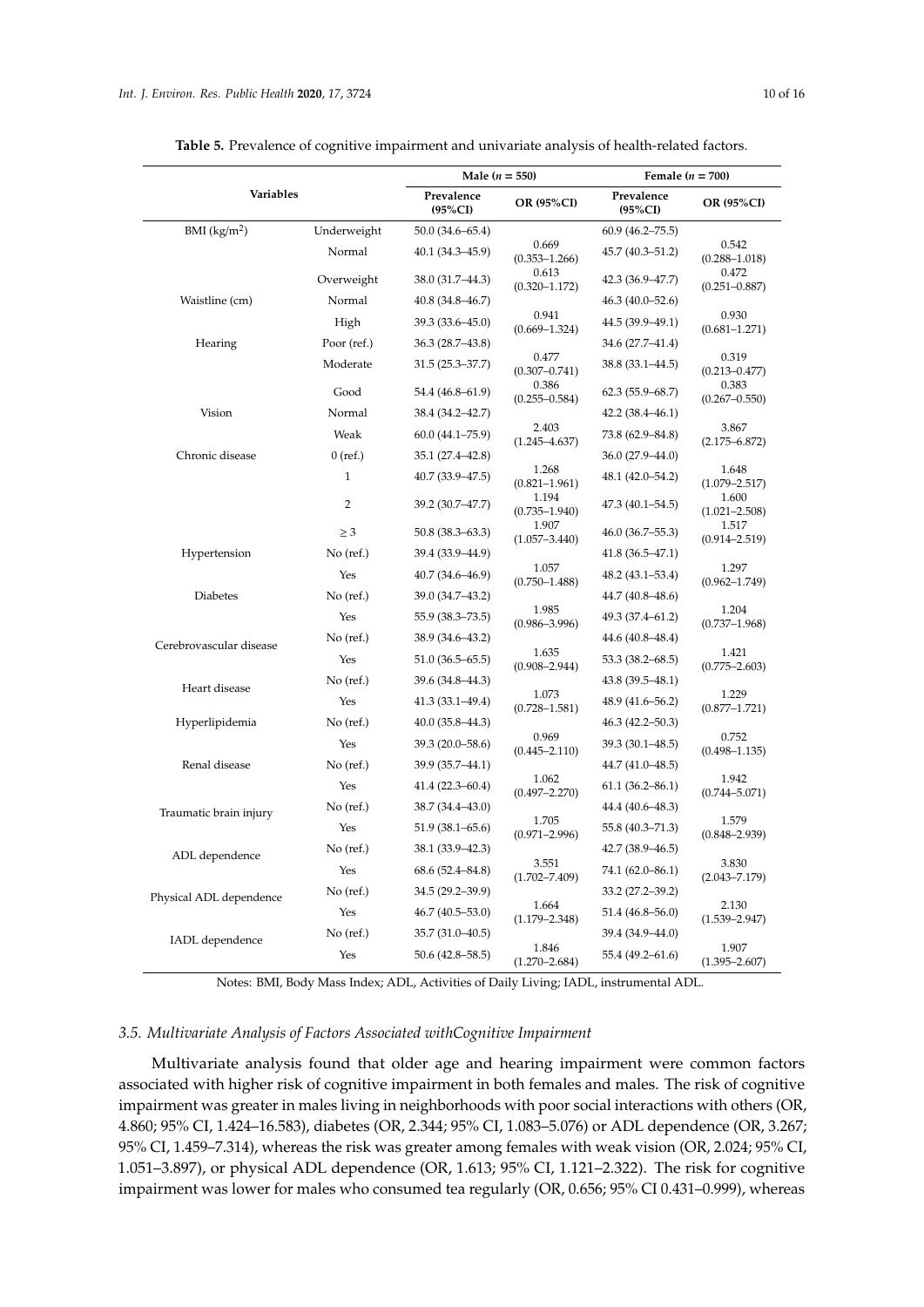it was lower for females who had completed formal school education (OR, 0.352; 95% CI 0.199–0.623). The overall models were statistically significant for both males and females ( $p < 0.001$ ). Multivariate analysis results are presented in Table [6.](#page-10-0)

<span id="page-10-0"></span>

| <b>Variables</b>       |                         | Male $(n-550)$          | Female ( $n = 700$ )   |
|------------------------|-------------------------|-------------------------|------------------------|
|                        |                         | <b>OR (95% CI)</b>      | <b>OR (95% CI)</b>     |
| Age (years)            | $65 \sim (ref.)$        |                         |                        |
|                        | $70-$                   | $0.894(0.559 - 1.430)$  | $1.133(0.739 - 1.736)$ |
|                        | $75-$                   | $1.179(0.690 - 2.014)$  | 2.793 (1.729-4.511)    |
|                        | $80-$                   | 2.357 (1.255-4.428)     | 2.070 (1.061-4.036)    |
| Education              | Illiteracy (ref.)       |                         |                        |
|                        | Primary school          | $0.754(0.304 - 1.866)$  | $0.352(0.199 - 0.623)$ |
|                        | $\geq$ Secondary school | $2.156(0.868 - 5.355)$  | $0.851(0.454 - 1.597)$ |
| Tea consumption        | $No$ (ref.)             |                         |                        |
|                        | Yes                     | $0.656(0.431-0.999)$    |                        |
| Social interactions in | Good (ref.)             |                         |                        |
| neighborhood           | Satisfactory            | $0.942(0.625 - 1.422)$  |                        |
|                        | Poor                    | $4.860(1.424 - 16.583)$ |                        |
| Good (ref.)<br>Hearing |                         |                         |                        |
|                        | Moderate                | $0.830(0.516 - 1.334)$  | $0.903(0.589 - 1.382)$ |
|                        | Poor                    | 2.027 (1.211-3.393)     | 2.110 (1.321-3.369)    |
| Vision                 | Normal (ref.)           |                         |                        |
|                        | Weak                    |                         | 2.024 (1.051-3.897)    |
| <b>Diabetes</b>        | $No$ (ref.)             |                         |                        |
|                        | Yes                     | 2.344 (1.083–5.076)     |                        |
| ADL dependence         | $No$ (ref.)             |                         |                        |
|                        | Yes                     | $3.267(1.459 - 7.314)$  | 2.041 (0.976-4.270)    |
| Physical ADL           | $No$ (ref.)             |                         |                        |
| dependence             | Yes                     |                         | $1.613(1.121 - 2.322)$ |

**Table 6.** Multivariate analysis of factors associated with cognitive impairment.

Notes: ADL, Activities of Daily Living.

# **4. Discussion**

This study explored the prevalence of and factors associated with cognitive impairment in rural residents aged 65 years and older, and gender differences were compared. Such results have rarely been reported in previous studies, especially forrural regions of China. Factors analyzed in this study covered socio-demographic factors, lifestyle factors, psychosocial factors, cardiovascular factors, and other health-related factors that have been identified in populations from Western countries and urban regions [\[3](#page-13-2)[,22\]](#page-14-13). Some of these factors had not been previously explored in rural populations from Asian countries. Furthermore, data on cardiovascular diseases and other chronic conditions analyzed in this study were collected from hospital health records rather than from self-reported questions. This study addresses the gap in research regarding prevalence estimates and risk factors of cognitive impairment in rural areas [\[2](#page-13-1)[,15\]](#page-14-6).Gender differences identified in this study could help inform individualized interventions and service developments in dementia prevention.

The prevalence of cognitive impairment in males and females was 40.0% and 45.1%, respectively. These prevalence figures are significantly higher than the rates reported in previous study, which had a focus on residents in urban areas and reported rates of cognitive impairment at 32.9% and 15.7% for females and males aged 80 years and over, respectively [\[17\]](#page-14-8).The relatively poor socioeconomic status of residents in rural areas, increased life expectancy, lifestyle changes over the past decade, and a much higher participation rate in this study may contribute to the higher prevalence rates identified in this study.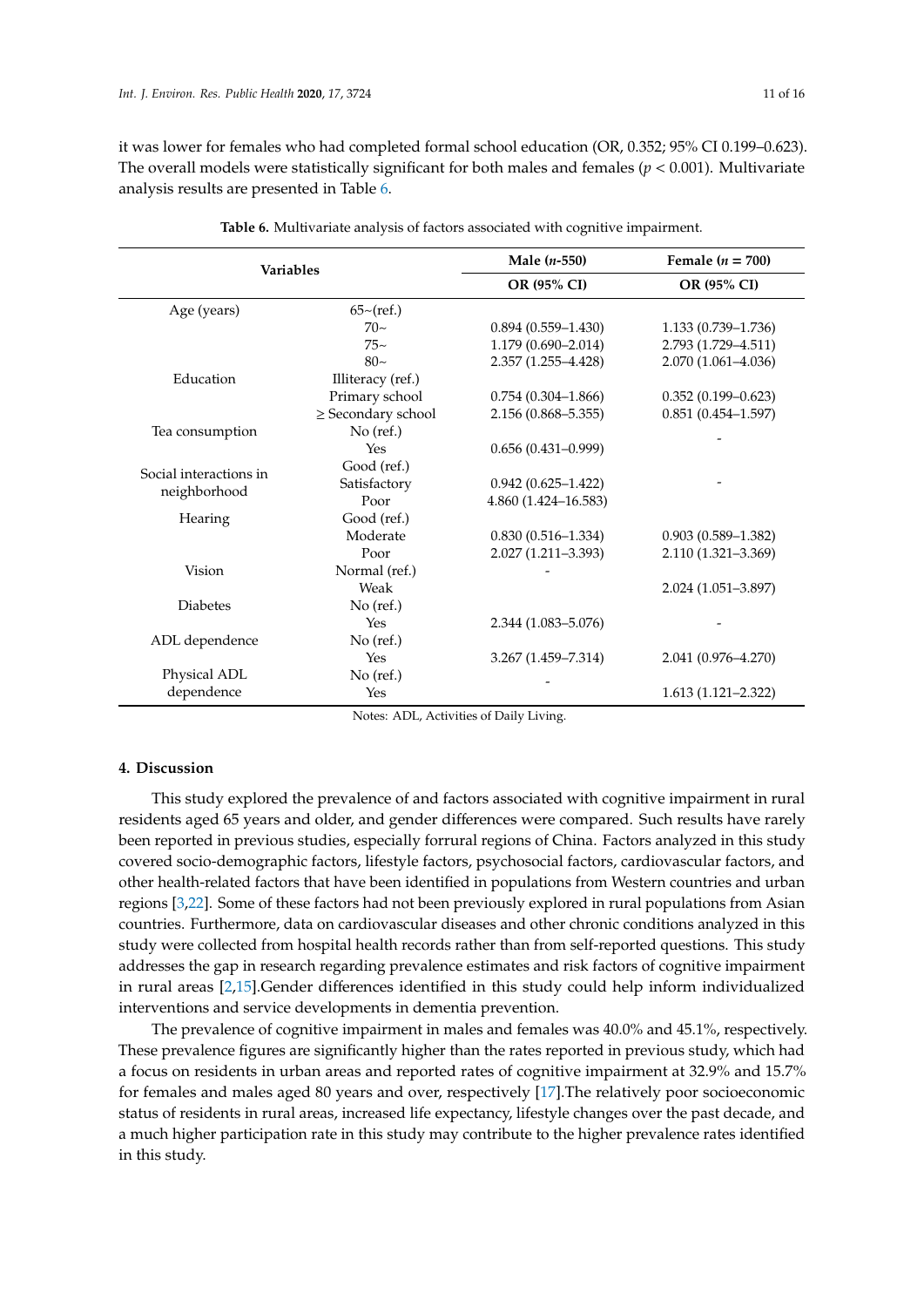Although the overall prevalence was found to be higher in women than in men, these differences did not reach statistical significance. Before the age of 75 years old, the prevalence rate is similar between female and males, while a significant higher prevalence was found after age 75 years in women. Gender differences in cognitive impairment are inconclusive in previous studies, with more studies reporting higher prevalence in females [\[9](#page-14-0)[,23\]](#page-14-14). Some studies report a higher prevalence of vascular dementia in men, while females have more Alzheimer's disease than men [\[9](#page-14-0)[,10\]](#page-14-1).However, gender differences in the prevalence of vascular dementia reverse with advancing age, with a higher prevalence among women after age 80 [\[16,](#page-14-7)[24\]](#page-14-15). Possible reasons for gender differences in the prevalence of cognitive impairment after age 75 identified in our study might be the lifetime accumulation of socioeconomic disadvantages, lack of educational opportunities, and inability of elderly rural females to access an independent income. The poorer socioeconomic status of females identified in our study also supports this view.

Illiteracy was found to have a significant effect on the development of cognitive impairment in females rather than males in our study. This is consistent with previous findings that formal education exerts a protective factor for cognitive impairment and low education is a strong risk factor for Alzheimer's disease [\[6](#page-13-5)[,25\]](#page-14-16). The illiterate women in our study were found to have the highest prevalence of cognitive impairment at 74.1%. Our study also reveals that completing six years of primary school education could protect females against cognitive impairment later in life. The early life of our participants occurred under a traditional feudal society, with a lack of formal education and employment opportunities, and limited exposure to cognitively stimulating environments, such as social engagements, due to the restricted traditional family role of women in rural areas. Less leisure activities and intellectual stimulation throughout their life course may have resulted in limited opportunities for females to build cognitive reserves [\[17](#page-14-8)[,26\]](#page-14-17). Our findings are in line with previous studies that report significant interaction between education and economic level, employment, APOE genotype, leisure activity, and social activity on cognitive function, and suggest that education may be a proxy for third variables influencing cognitive function [\[25,](#page-14-16)[27\]](#page-14-18). The implementation of nine-year compulsory education system since 1986 has achieved significant progress in eradicating illiteracy in China, however, the gap between urban and rural areas in education quality still remains [\[28,](#page-14-19)[29\]](#page-15-0). This calls for measures to be taken to ensure uniform education and to narrow the urban-rural gap. Future studies might follow current middle-aged men and women with better education and employment opportunities, to explore the influence of education on gender differences in cognitive impairment.

Habitual tea consumption was identified in our study to be a protective factor for cognitive impairment in males, which is consistent with several studies reporting that tea consumption is linked to better performance on a wide range of cognitive domains and global cognitive function in older people [\[30](#page-15-1)[,31\]](#page-15-2). Biological evidence from experimental studies supports the cardio-protective and neuro-protective role of tea [\[32\]](#page-15-3). Tea is enriched in tea polyphenols, which can go through the blood brain barrier to exert neuro-protective effects by anti-oxidation, anti-inflammation, and scavenging free radicals and chelating irons, and therefore protect cognitive function. Furthermore, the effect of tea polyphenols on maintaining healthy blood vessels by regulating cell signal transduction and inhibiting the proliferation and migration of vascular smooth muscle cells also helps decrease vascular associated cognitive impairment [\[30](#page-15-1)[,33\]](#page-15-4). Moreover, tea consumption is more common among individuals with higher education, better socio-economic status, higher levels of physical or social activities, and active lifestyles, which could also contribute to the neuro-protective effects [\[32](#page-15-3)[,33\]](#page-15-4). The notably lower proportion of female tea consumers identified in the present study supports this view and might explain the non-significant association between tea consumption and cognitive impairment in females.

Sensory changes, including hearing loss and visual impairment, were risk factors for cognitive impairment in both females and males after controlling for socio-demographic, lifestyle, psychosocial and other health-related factors. This is in agreement with the findings of a systematic review synthesizing 40 observational studies from 12 countries, which indicated that age-related hearing loss is a possible biomarker and potentially modifiable risk factor for cognitive decline, cognitive impairment,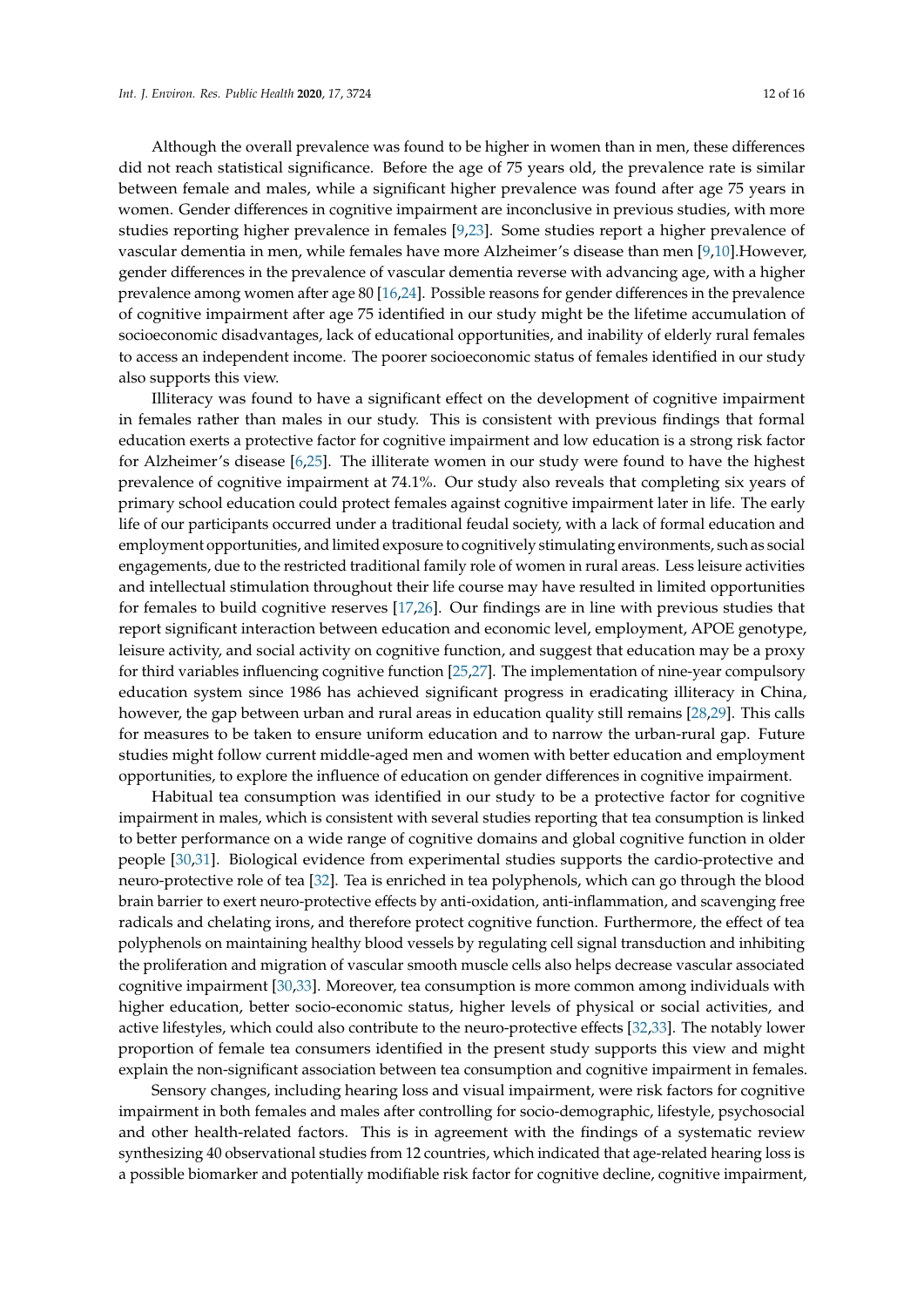and dementia [\[34\]](#page-15-5). The co-occurrence of vision and hearing impairment is more prevalent than expected by chance alone, and comorbid sensory and cognitive impairments are linked to greater levels of negative functional consequences, including depression, ADL dependence, loneliness, and even death [\[35](#page-15-6)[,36\]](#page-15-7). Two possible hypothesized relationships may help to understand the sensory-cognition link. One is that sensory and cognitive impairments may share common risk factors such as age, smoking, genetics or vascular factors [\[36,](#page-15-7)[37\]](#page-15-8). Alternatively, there might be a causality that sensory deficits could limit the neural resources needed for the optimal performance of cognitive tasks, and loss of sensory input might directly alter brain structure and function [\[34,](#page-15-5)[36\]](#page-15-7).The sensory-cognition link provides us the potential for correcting sensory loss to prevent cognitive impairment. Hearing and visual impairment screening is currently included in the free annual health examination for the elderly in China, however, relevant health management is not covered by the basic public health services. Further longitudinal studies and randomized controlled trials are required to inform service development and policy making.

Cardiovascular diseases were unrelated to cognitive impairment in females, despite the higher prevalence. However, in the present study, diabetes was significantly linked with cognitive impairment in males, yielding 2.344 odds of cognitive impairment compared to odds for those without diabetes after controlling for other factors. Cardiovascular risk factors for cognitive impairment have been studied extensively in HICs and urban regions, and currently, a consistent and strong association is only found between diabetes in late-life and the subsequent onset of dementia [\[3,](#page-13-2)[6\]](#page-13-5). A recent meta-analysis of 2.3 million individuals reported that type 2 diabetes increased the risk for developing dementia by 60%, and for vascular dementia, the risk was greater in women [\[38\]](#page-15-9). In the present study, diabetes was not associated with cognitive impairment in women. Alzheimer's disease is reported to be more prevalent in rural China than in urban areas, but vascular disease shows an opposite trend [\[16\]](#page-14-7). Some risk factors affecting women that are associated with Alzheimer's disease might interfere with the effect of diabetes [\[10](#page-14-1)[,39\]](#page-15-10).

Our study agreed with previous studies that cognitive impairment is strongly associated with increasing age and ADL dependence [\[4](#page-13-3)[,40\]](#page-15-11), with more focus on physical ADL dependence in females. The remarkably higher prevalence of chronic conditions and poorer socio-economic status of females compared to males may have also contributed to greater physical ADL dependence in females. Interestingly, satisfactory neighborhood social interactions were found to be inversely associated with cognitive impairment in men. Potential confounders, such as psychological stress, stimulating environment, and causality relationship, might contribute to these findings. It should be mentioned that the confidence interval for social neighborhood interactions was large (1.424–16.583), which might be a result of the small sample size of male participants living in neighborhoods with poor social interactions with others. Further research is needed to determine these associations.

This study has some limitations. First, a causal relationship between risk factors and the development of cognitive impairment could not be ascertained, due to the cross-sectional study design. Second, measurement of cognitive impairment was based on cognitive testing and might be subject to measurement error. However, cognitive impairment was identified in this study using different MMSE cutoff points, based on the educational attainment of participants. Third, participants of this study were recruited from villages located in one province, and the sample size was relatively small compared to the total number of rural elders in China. Thus, findings of this study cannot be generalized to the whole rural population of China. Finally, the prevalence of cognitive impairment might be underestimated, as individuals with life threatening illnesses did not participate in this study. However, the participation rate for both males and females was generally acceptable and the number of excluded individuals with life threatening illness was small. Future longitudinal studies with larger sample sizes are needed to more accurately ascertain the predictors of cognitive impairment in rural populations and to examine other factors not considered in this study, such as depression, early-life factors, stroke, and life events.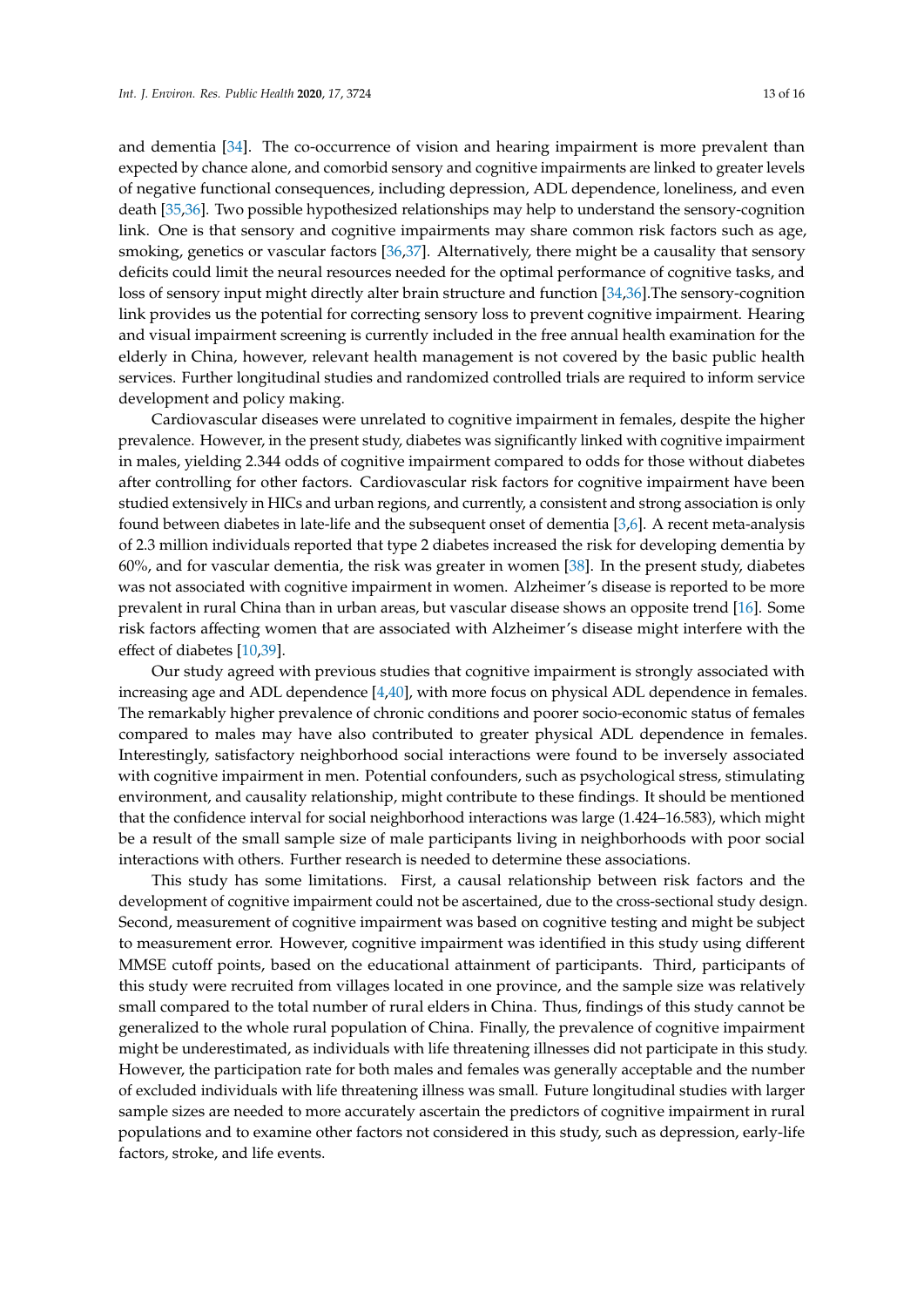#### **5. Conclusions**

This study revealed a high prevalence of cognitive impairment in male and female elderly people aged 65 years and older living in rural China, with females showing a significantly higher prevalence than males after age 75 years. Rural elders, especially females, are vulnerable to cognitive impairment due to their low socio-economic status and limited health resources. In the present study, factors associated with cognitive impairment in females and males were found to be different, providing evidence for individualized intervention developments targeting different high-risk populations.

This study has several implications for further research and practice. First, given the significant effect of education on cognitive impairment among females, appropriate education programs should be established for rural women as a public health strategy to alleviate gender disparity and to reduce risks for cognitive impairment. Second, standardized cognitive assessment procedures and measurements suitable for rural and less developed areas which take low education levels and sensory impairment into account should be established to enable the early detection and early prevention of cognitive impairment. Third, considering the multifactorial etiology of cognitive impairment, multidisciplinary collaboration and the integration of more representative technologies are imperative to provide multi-domain interventions for dementia prevention and management.

**Author Contributions:** Conceptualization, J.W.; methodology, J.W. and L.D.X.; formal analysis, K.W.; investigation, J.W., Y.L. and X.L.; writing—original draft preparation, J.W.; writing—review and editing, L.D.X. and J.W.; supervision, J.W. and L.D.X.; project administration, J.W.; funding acquisition, J.W. All authors have read and agreed to the published version of the manuscript.

**Funding:** This research was funded by China Medical Board, grant number 17-269; National Natural Science Foundation of China, grant number 81601224; and Fundamental Research Funds for the Central Universities, grant number xjj2018153. The APC was funded by China Postdoctoral Science Foundation, grant number 2018M643677.

**Acknowledgments:** The authors are grateful to all the rural elders who participated in this study and all the local health professionals who facilitated the data collection. This research was funded by China Medical Board, grant number 17-269; National Natural Science Foundation of China, grant number 81601224; and Fundamental Research Funds for the Central Universities, grant number xjj2018153. The APC was funded by China Postdoctoral Science Foundation, grant number 2018M643677.

**Conflicts of Interest:** The authors declare no conflict of interest. The sponsors had no role in the design, execution, interpretation, or writing of the study.

# **References**

- <span id="page-13-0"></span>1. World Health Organization. *Dementia: A Public Health Priority*; World Health Organization: Geneva, Switzerland, 2012.
- <span id="page-13-1"></span>2. Alzheimer's Disease International. *World Alzheimer Report 2018: The State of the Art of Dementia Research*; Alzheimer's Disease International: London, UK, 2018.
- <span id="page-13-2"></span>3. Baumgart, M.; Snyder, H.M.; Carrillo, M.C.; Fazio, S.; Kim, H.; Johns, H. Summary of the evidence on modifiable risk factors for cognitive decline and dementia: A population-based perspective. *Alzheimer's Dement. J. Alzheimer's Assoc.* **2015**, *11*, 718–726. [\[CrossRef\]](http://dx.doi.org/10.1016/j.jalz.2015.05.016) [\[PubMed\]](http://www.ncbi.nlm.nih.gov/pubmed/26045020)
- <span id="page-13-3"></span>4. Deckers, K.; van Boxtel, M.P.; Schiepers, O.J.; de Vugt, M.; Munoz Sanchez, J.L.; Anstey, K.J.; Brayne, C.; Dartigues, J.F.; Engedal, K.; Kivipelto, M.; et al. Target risk factors for dementia prevention: A systematic review and Delphi consensus study on the evidence from observational studies. *Int. J. Geriatr. Psychiatry* **2015**, *30*, 234–246. [\[CrossRef\]](http://dx.doi.org/10.1002/gps.4245) [\[PubMed\]](http://www.ncbi.nlm.nih.gov/pubmed/25504093)
- <span id="page-13-4"></span>5. Kivipelto, M.; Mangialasche, F.; Ngandu, T. Lifestyle interventions to prevent cognitive impairment, dementia and Alzheimer disease. *Nat. Rev. Neurol.* **2018**, *14*, 653–666. [\[CrossRef\]](http://dx.doi.org/10.1038/s41582-018-0070-3) [\[PubMed\]](http://www.ncbi.nlm.nih.gov/pubmed/30291317)
- <span id="page-13-5"></span>6. Alzheimer's Disease International. *World Alzheimer Report 2014: Dementia and Risk Reduction*; Alzheimer's Disease International: London, UK, 2014.
- <span id="page-13-6"></span>7. Heward, J.; Stone, L.; Paddick, S.M.; Mkenda, S.; Gray, W.K.; Dotchin, C.L.; Kissima, J.; Collingwood, C.; Swai, B.; Walker, R.W. A longitudinal study of cognitive decline in rural Tanzania: Rates and potentially modifiable risk factors. *Int. Psychogeriatr. IPA* **2018**, *30*, 1333–1343. [\[CrossRef\]](http://dx.doi.org/10.1017/S1041610217002861)
- <span id="page-13-7"></span>8. Jia, L.; Quan, M.; Fu, Y.; Zhao, T.; Li, Y.; Wei, C.; Tang, Y.; Qin, Q.; Wang, F.; Qiao, Y.; et al. Dementia in China: Epidemiology, clinical management, and research advances. *Lancet Neurol.* **2020**, *19*, 81–92. [\[CrossRef\]](http://dx.doi.org/10.1016/S1474-4422(19)30290-X)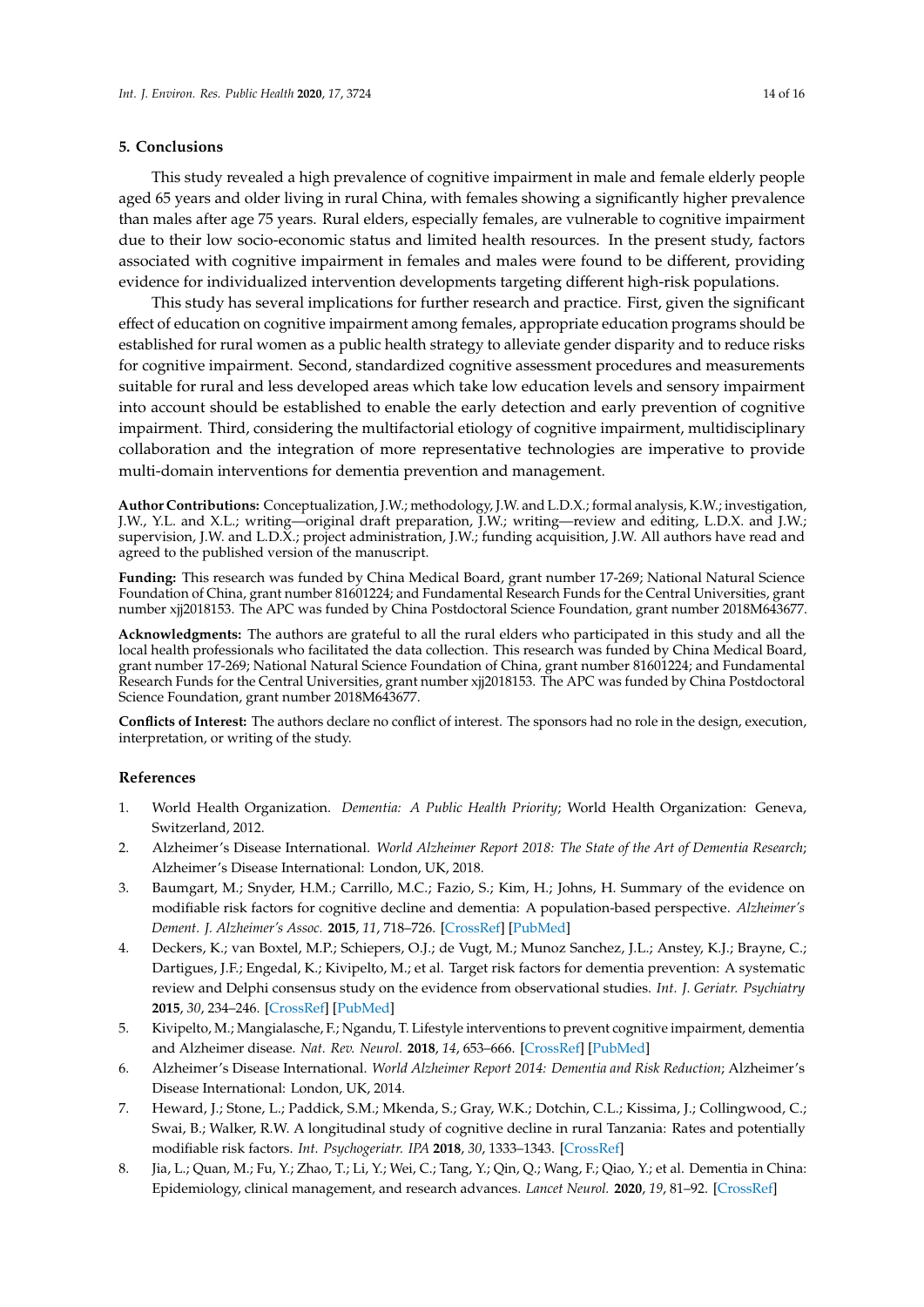- <span id="page-14-0"></span>9. Au, B.; Dale-McGrath, S.; Tierney, M.C. Sex differences in the prevalence and incidence of mild cognitive impairment: A meta-analysis. *Ageing Res. Rev.* **2017**, *35*, 176–199. [\[CrossRef\]](http://dx.doi.org/10.1016/j.arr.2016.09.005)
- <span id="page-14-1"></span>10. Gannon, O.J.; Robison, L.S.; Custozzo, A.J.; Zuloaga, K.L. Sex differences in risk factors for vascular contributions to cognitive impairment & dementia. *Neurochem. Int.* **2019**, *127*, 38–55. [\[CrossRef\]](http://dx.doi.org/10.1016/j.neuint.2018.11.014)
- <span id="page-14-2"></span>11. Buckley, R.F.; Mormino, E.C.; Amariglio, R.E.; Properzi, M.J.; Rabin, J.S.; Lim, Y.Y.; Papp, K.V.; Jacobs, H.I.L.; Burnham, S.; Hanseeuw, B.J.; et al. Sex, amyloid, and APOE epsilon4 and risk of cognitive decline in preclinical Alzheimer's disease: Findings from three well-characterized cohorts. *Alzheimer's Dement. J. Alzheimer's Assoc.* **2018**, *14*, 1193–1203. [\[CrossRef\]](http://dx.doi.org/10.1016/j.jalz.2018.04.010)
- <span id="page-14-3"></span>12. Sohn, D.; Shpanskaya, K.; Lucas, J.E.; Petrella, J.R.; Saykin, A.J.; Tanzi, R.E.; Samatova, N.F.; Doraiswamy, P.M. Sex Differences in Cognitive Decline in Subjects with High Likelihood of Mild Cognitive Impairment due to Alzheimer's disease. *Sci. Rep.* **2018**, *8*, 7490. [\[CrossRef\]](http://dx.doi.org/10.1038/s41598-018-25377-w)
- <span id="page-14-4"></span>13. Cho, J.; Jin, Y.; Lee, I.; Hong, H.; Kim, D.; Park, S.; Kang, H. Physical inactivity and cognitive impairment in Korean older adults: Gender differences in potential covariates. *Ann. Hum. Boil.* **2017**, *44*, 729–737. [\[CrossRef\]](http://dx.doi.org/10.1080/03014460.2017.1392604)
- <span id="page-14-5"></span>14. Chen, C.; Zissimopoulos, J.M. Racial and ethnic differences in trends in dementia prevalence and risk factors in the United States. *Alzheimer's Dement. (N. Y.)* **2018**, *4*, 510–520. [\[CrossRef\]](http://dx.doi.org/10.1016/j.trci.2018.08.009)
- <span id="page-14-6"></span>15. Dominguez, J.; Fe de Guzman, M.; Reandelar, M.; Thi Phung, T.K. Prevalence of Dementia and Associated Risk Factors: A Population-Based Study in the Philippines. *J. Alzheimer's Dis. JAD* **2018**, *63*, 1065–1073. [\[CrossRef\]](http://dx.doi.org/10.3233/JAD-180095) [\[PubMed\]](http://www.ncbi.nlm.nih.gov/pubmed/29710725)
- <span id="page-14-7"></span>16. Jia, J.; Wang, F.; Wei, C.; Zhou, A.; Jia, X.; Li, F.; Tang, M.; Chu, L.; Zhou, Y.; Zhou, C.; et al. The prevalence of dementia in urban and rural areas of China. *Alzheimer's Dement.* **2014**, *10*, 1–9. [\[CrossRef\]](http://dx.doi.org/10.1016/j.jalz.2013.01.012) [\[PubMed\]](http://www.ncbi.nlm.nih.gov/pubmed/23871765)
- <span id="page-14-8"></span>17. Miyawaki, C.E.; Liu, M. Gender differences in cognitive impairment among the old and the oldest-old in China. *Geriatr. Gerontol. Int.* **2019**, *19*, 586–592. [\[CrossRef\]](http://dx.doi.org/10.1111/ggi.13666) [\[PubMed\]](http://www.ncbi.nlm.nih.gov/pubmed/30957346)
- <span id="page-14-9"></span>18. Folstein, M.F.; Folstein, S.E.; McHugh, P.R. "Mini-mental state": A practical method for grading the cognitive state of patients for the clinician. *J. Psychiatr. Res.* **1975**, *12*, 189–198. [\[CrossRef\]](http://dx.doi.org/10.1016/0022-3956(75)90026-6)
- <span id="page-14-10"></span>19. Yang, Y.; Xiao, L.D.; Deng, L.; Wang, Y.; Li, M.; Ullah, S. Nurse-led cognitive screening model for older adults in primary care. *Geriatr. Gerontol. Int.* **2015**, *15*, 721–728. [\[CrossRef\]](http://dx.doi.org/10.1111/ggi.12339) [\[PubMed\]](http://www.ncbi.nlm.nih.gov/pubmed/25257051)
- <span id="page-14-11"></span>20. Wu, J.; Liu, J.; Qin, J.; Lan, C.; Yang, H.; Yang, L. Mental Health Status and Coping Behaviors of the Guangxi Baiku Yao Population in Response to Life Events. *Med Sci. Monit.* **2017**, *23*, 580–587. [\[CrossRef\]](http://dx.doi.org/10.12659/MSM.899627)
- <span id="page-14-12"></span>21. Lawton, M.P.; Brody, E.M. Assessment of older people: Self-maintaining and instrumental activities of daily living. *Gerontologist* **1969**, *9*, 179–186. [\[CrossRef\]](http://dx.doi.org/10.1093/geront/9.3_Part_1.179)
- <span id="page-14-13"></span>22. Yaffe, K.; Hoang, T.D.; Byers, A.L.; Barnes, D.E.; Friedl, K.E. Lifestyle and health-related risk factors and risk of cognitive aging among older veterans. *Alzheimer's Dement. J Alzheimer's Assoc.* **2014**, *10*, S111–S121. [\[CrossRef\]](http://dx.doi.org/10.1016/j.jalz.2014.04.010)
- <span id="page-14-14"></span>23. Zhang, Y.; Guan, Y.; Shi, Z.; Yue, W.; Liu, S.; Liu, S.; Lu, H.; Zhao, L.; Zhang, Y.; Su, W.; et al. Sex Differences in the Prevalence of and Risk Factors for Cognitive Impairment No Dementia among the Elderly in a Rural Area of Northern China: A Population-Based Cross-Sectional Study. *Neuroepidemiology* **2019**, *52*, 25–31. [\[CrossRef\]](http://dx.doi.org/10.1159/000493141)
- <span id="page-14-15"></span>24. Lobo, A.; Launer, L.J.; Fratiglioni, L.; Andersen, K.; Di Carlo, A.; Breteler, M.M.; Copeland, J.R.; Dartigues, J.F.; Jagger, C.; Martinez-Lage, J.; et al. Prevalence of dementia and major subtypes in Europe: A collaborative study of population-based cohorts. Neurologic Diseases in the Elderly Research Group. *Neurology* **2000**, *54*, S4–S9. [\[PubMed\]](http://www.ncbi.nlm.nih.gov/pubmed/10854354)
- <span id="page-14-16"></span>25. Crimmins, E.M.; Saito, Y.; Kim, J.K.; Zhang, Y.S.; Sasson, I.; Hayward, M.D. Educational Differences in the Prevalence of Dementia and Life Expectancy with Dementia: Changes from 2000 to 2010. *J. Gerontol. B Psychol. Sci. Soc. Sci.* **2018**, *73*, S20–S28. [\[CrossRef\]](http://dx.doi.org/10.1093/geronb/gbx135) [\[PubMed\]](http://www.ncbi.nlm.nih.gov/pubmed/29669097)
- <span id="page-14-17"></span>26. Lipnicki, D.M.; Crawford, J.D.; Dutta, R.; Thalamuthu, A.; Kochan, N.A.; Andrews, G.; Lima-Costa, M.F.; Castro-Costa, E.; Brayne, C.; Matthews, F.E.; et al. Age-related cognitive decline and associations with sex, education and apolipoprotein E genotype across ethnocultural groups and geographic regions: A collaborative cohort study. *PLoSMed.* **2017**, *14*, e1002261. [\[CrossRef\]](http://dx.doi.org/10.1371/journal.pmed.1002261) [\[PubMed\]](http://www.ncbi.nlm.nih.gov/pubmed/28323832)
- <span id="page-14-18"></span>27. Rocca, W.A.; Mielke, M.M.; Vemuri, P.; Miller, V.M. Sex and gender differences in the causes of dementia: A narrative review. *Maturitas* **2014**, *79*, 196–201. [\[CrossRef\]](http://dx.doi.org/10.1016/j.maturitas.2014.05.008)
- <span id="page-14-19"></span>28. Ministry of Education of the People's Republic of China. 9-year Compulsory Education. Available online: http://[www.china.org.cn](http://www.china.org.cn/english/education/184879.htm)/english/education/184879.htm (accessed on 20 May 2020).